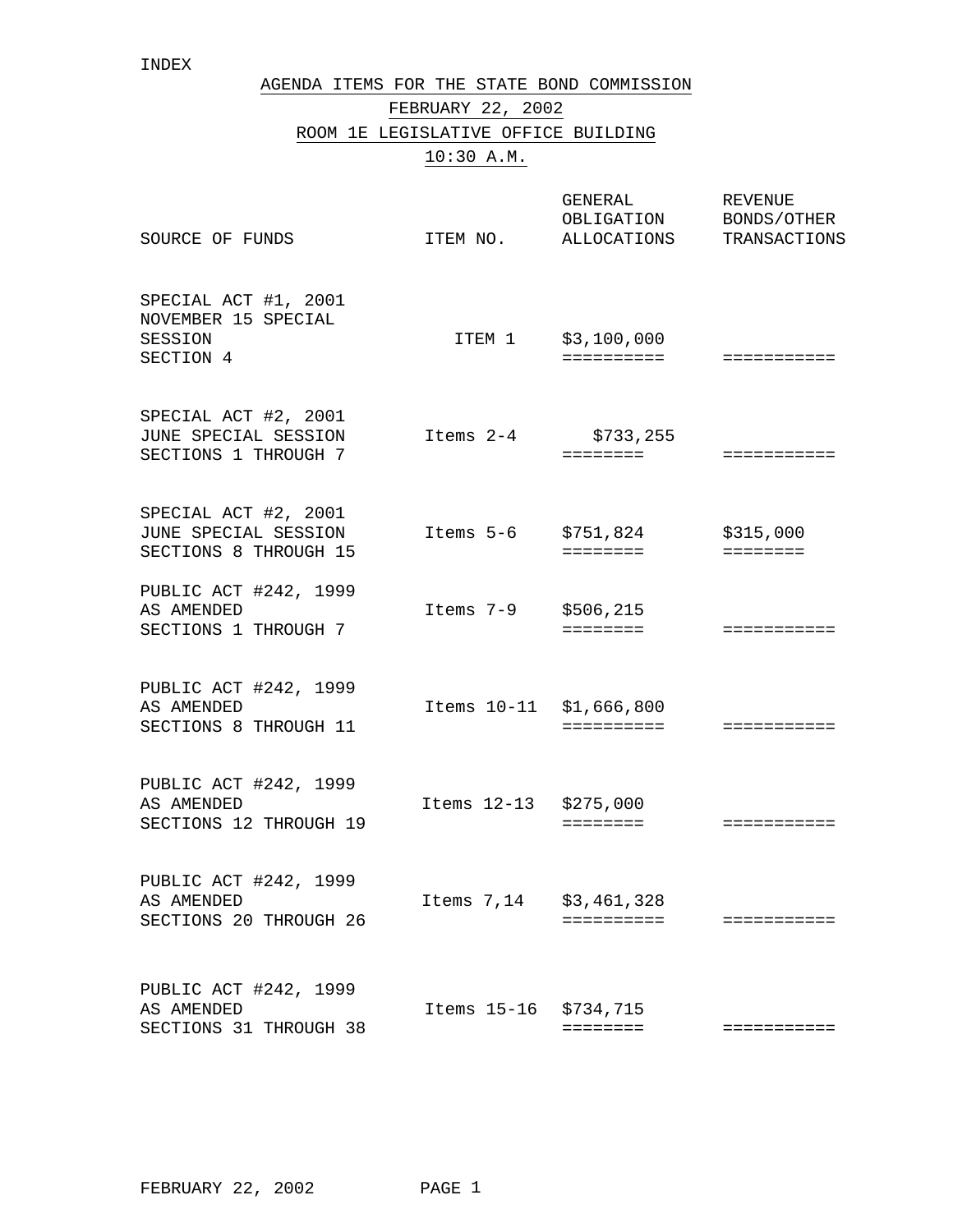## AGENDA ITEMS FOR THE STATE BOND COMMISSION

## FEBRUARY 22, 2002

## ROOM 1E LEGISLATIVE OFFICE BUILDING

## 10:30 A.M.

| SOURCE OF FUNDS                                                                      | ITEM NO. | GENERAL<br>OBLIGATION<br>ALLOCATIONS | <b>REVENUE</b><br>BONDS/OTHER<br>TRANSACTIONS |
|--------------------------------------------------------------------------------------|----------|--------------------------------------|-----------------------------------------------|
| SPECIAL ACT #1, 1997<br>JUNE SPECIAL SESSION<br>AS AMENDED<br>SECTIONS 1 THROUGH 7   | Item 17  | \$78,835<br>$=$ $=$ $=$ $=$ $=$ $=$  | ===========                                   |
| SPECIAL ACT #1, 1997<br>JUNE SPECIAL SESSION<br>AS AMENDED<br>SECTIONS 20 THROUGH 26 | Item 18  | \$1,960,000<br>==========            | ===========                                   |
| SPECIAL ACT #20, 1995<br>AS AMENDED<br>SECTIONS 21 THROUGH 27                        | Item 19  | \$610, 200<br>========               | ===========                                   |
| SPECIAL ACT #2, 1993<br>AS AMENDED<br>SECTIONS 49 THROUGH 54                         | Item 20  | \$378,805<br>$=$ = = = = = = =       | ===========                                   |
| PUBLIC ACT #420, 1986<br>AS AMENDED<br>SECTIONS 1 THROUGH 10                         | Item 21  | \$1,580,657<br>==========            | \$3,524,537<br>$=$ = = = = = = = = =          |
| PUBLIC ACT #270, 1990<br>AS AMENDED<br>SECTION 33                                    | Item 22  | $=$ = = = = = = =                    | \$1,200,000<br>==========                     |
| PUBLIC ACT #607, 1979<br>AS AMENDED<br>SECTION 21                                    | Item 23  | \$500,000<br>========                | \$50,000<br>=======                           |
| APPROVAL OF DECLARATION<br>OF OFFICIAL INTENT<br>PURSUANT TO FEDERAL                 | Item 24  |                                      |                                               |

INCOME TAX REGULATIONS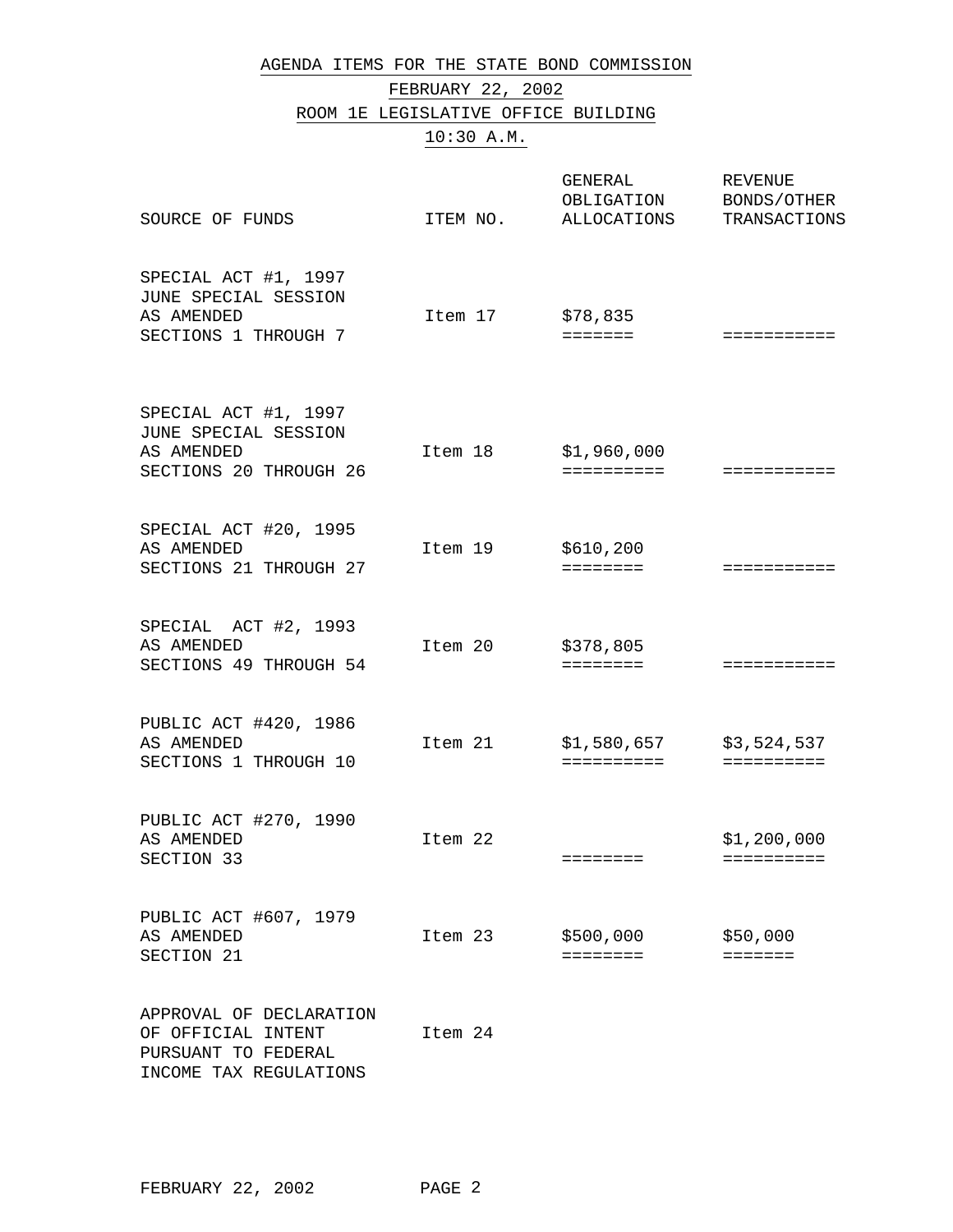## AGENDA ITEMS FOR THE STATE BOND COMMISSION FEBRUARY 22, 2002 ROOM 1E LEGISLATIVE OFFICE BUILDING 10:30 A.M.

UNLESS OTHERWISE NOTED, THE SECRETARY OF THE STATE BOND COMMISSION HAS ON FILE THE FOLLOWING MATTERS WITH RESPECT TO EACH REQUEST MADE TO THE STATE BOND COMMISSION FOR TODAY'S MEETING AS DETAILED THROUGH THE ATTACHED AGENDA ITEMS.

- 1. ANY HUMAN SERVICES FACILITY COLOCATION STATEMENT IF SO REQUESTED BY THE SECRETARY OF THE OFFICE OF POLICY AND MANAGEMENT PURSUANT TO CGS §4B-23.
- 2. ANY PROJECT WHICH INVOLVES THE USE OF 25 ACRES OR MORE OF PRIME FARMLAND FOR NONAGRICULTURAL PURPOSES HAS BEEN REVIEWED IN ACCORDANCE WITH THE PROVISIONS OF PUBLIC ACT NO. 83-102 (AN ACT CONCERNING STATE PROJECTS WHICH TAKE PRIME FARMLAND) AND THAT THE COMMISSIONER OF AGRICULTURE HAS FILED A STATEMENT INDICATING THAT EACH SUCH PROJECT PROMOTES AGRICULTURE OR THE GOAL OF AGRICULTURAL LAND PRESERVATION, OR THERE IS NO REASONABLE ALTERNATIVE SITE FOR THE PROJECT, OR THE PROJECT IS NOT APPLICABLE UNDER THE ACT.
- 3. ANY CAPITAL DEVELOPMENT IMPACT STATEMENT REQUIRED TO BE FILED WITH THE SECRETARY OF THE OFFICE OF POLICY AND MANAGEMENT, IF SO REQUIRED BY THE SECRETARY, PURSUANT TO CGS §4B-23.
- 4. ANY ADVISORY STATEMENT REGARDING THE STATE CONSERVATION AND DEVELOPMENT POLICIES PLAN REQUIRED BY CGS §16A-31 FOR EACH ITEM FOR WHICH AN ADVISORY STATEMENT IS REQUIRED BY CGS §16A-31, AND THE ITEM IS EITHER IN CONFORMITY WITH THE PLAN OR NOT ADDRESSED THEREIN.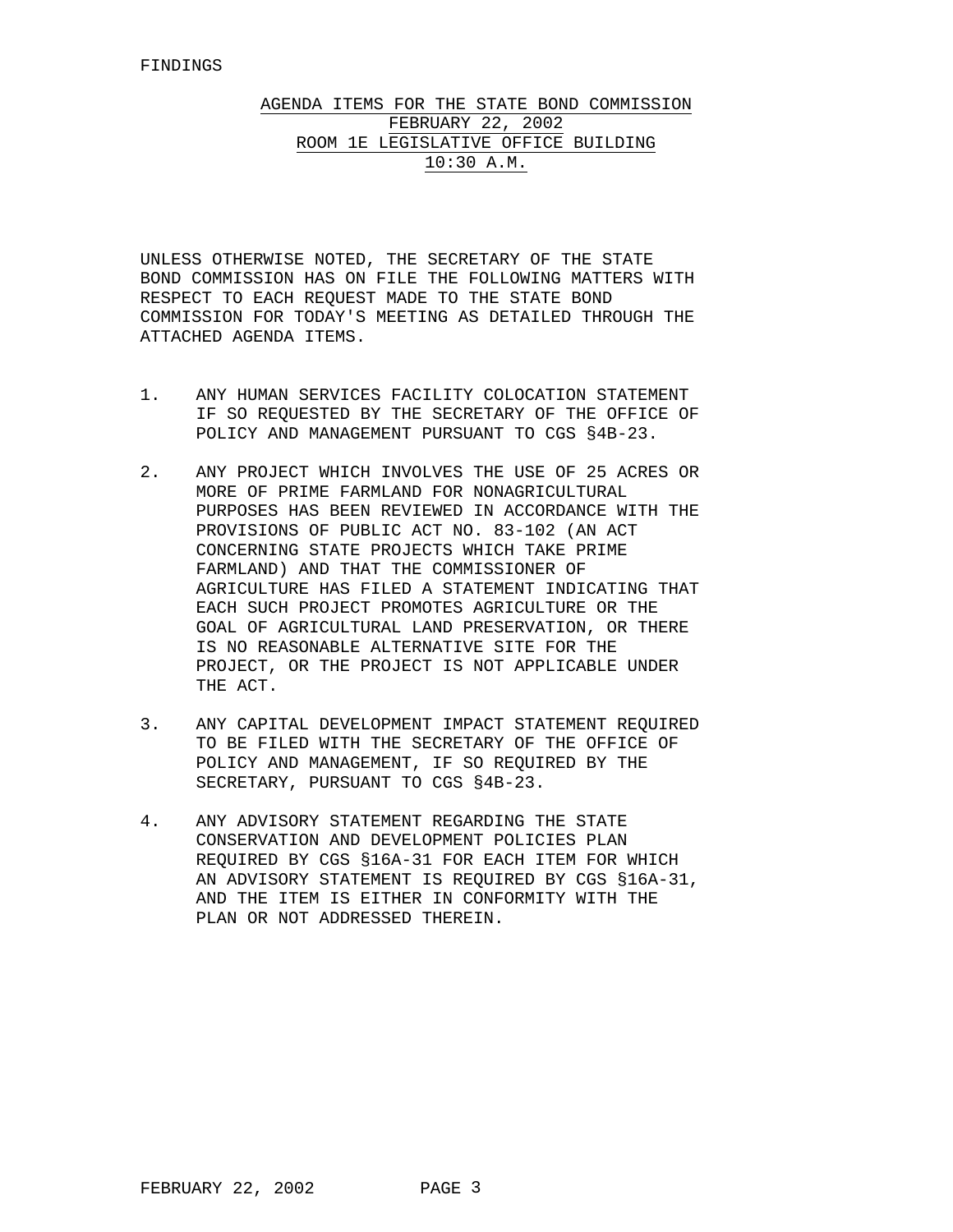### SPECIAL ACT #1, 2001

#### NOVEMBER 15 SPECIAL SESSION

### SEC. 4

ITEM NO. 1

DEPARTMENT OF ENVIRONMENTAL PROTECTION

RESIDENTIAL UNDERGROUND STORAGE TANK PROGRAM

REQUESTED: An Allocation and Bond Authorization (To Agency)....................\$3,100,000

FROM: Sec. 4(a) Acct. No. 1873-3100-174

| Total Earmarking     | \$8,100,000 |
|----------------------|-------------|
| Previous Allocations | 5,000,000   |
| Balance Unallocated  | \$3,100,000 |

REASON FOR REQUEST:

These funds are requested to provide supplemental funding for the Residential Underground Storage Tank Removal program. These funds will be used to pay claims approved by the Underground Storage Tank Petroleum Clean-Up Account Review Board (UST Board) to homeowners for costs associated with the remediation of contamination resulting from spills discovered during the removal of residential petroleum underground storage tanks pursuant to section 5 of P.A. 99-269, as amended.

State Grant, This Request \$ 3,100,000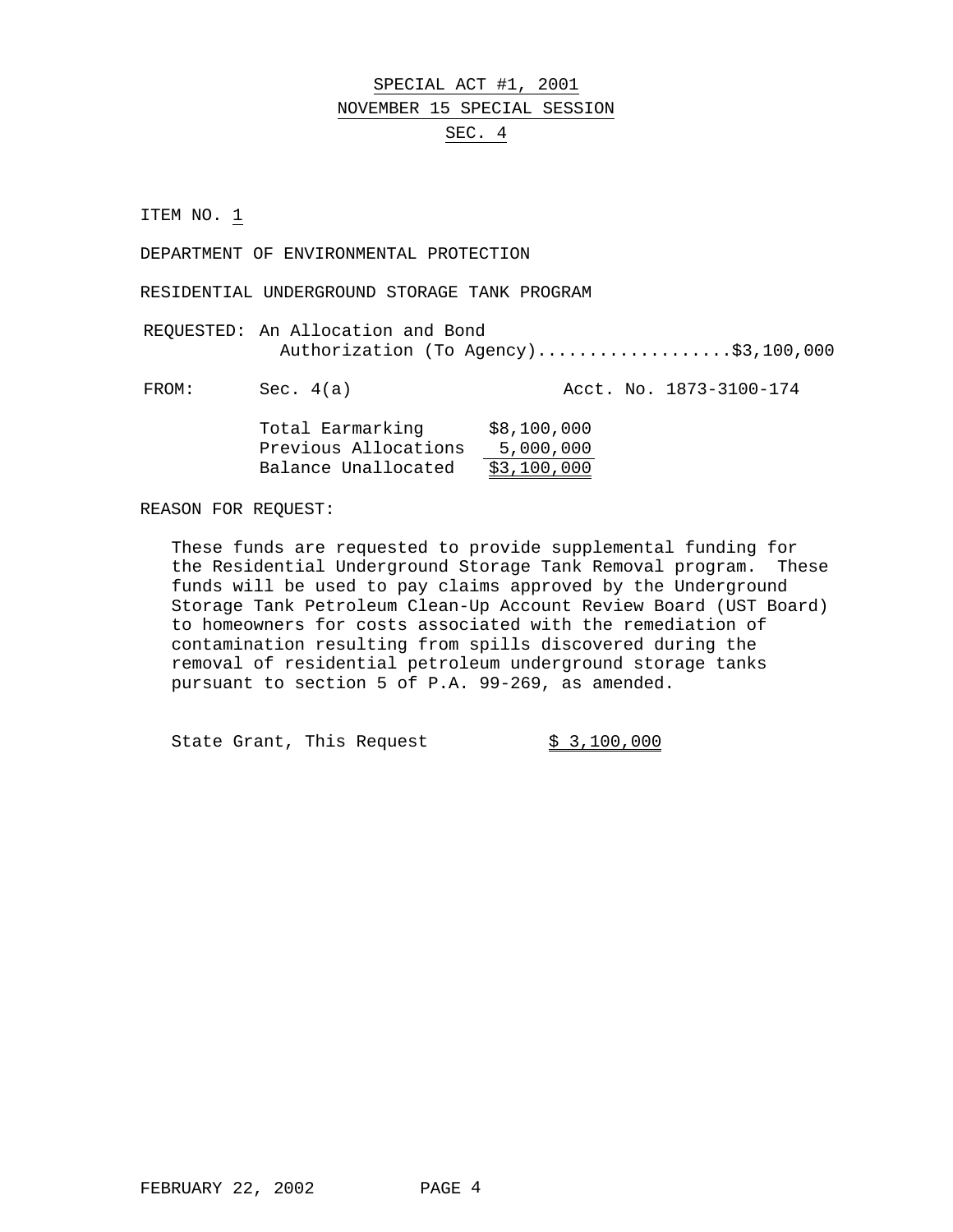SPECIAL ACT #2, 2001 JUNE SPECIAL SESSION SEC. 1-7

ITEM NO. 2

REGIONAL COMMUNITY-TECHNICAL COLLEGE SYSTEM

ALL COMMUNITY-TECHNICAL COLLEGES

ALTERATIONS, RENOVATIONS AND IMPROVEMENTS TO FACILITIES INCLUDING FIRE, SAFETY, ENERGY CONSERVATION AND CODE COMPLIANCE

REQUESTED: An Allocation and Bond Authorization.................\$162,500

FROM: Sec. 2(i)(1)(B) Acct. No. 3011-7701-020 Project No. BI-CTC-9000

| Total Earmarking     | \$8,700,000 |
|----------------------|-------------|
| Previous Allocations | 6,242,860   |
| Balance Unallocated  | \$2,457,140 |

REASON FOR REQUEST:

These funds are requested finance various alterations and improvements at Housatonic Community-Technical College as detailed below.

Funds are requested as follows:

Estimated Costs Electrical Upgrades for Communications & Info Transmission  $$110,000$ Repointing/Regrouting/Recoating – Building Exterior  $\frac{52,500}{\$162,500}$ Total, This Request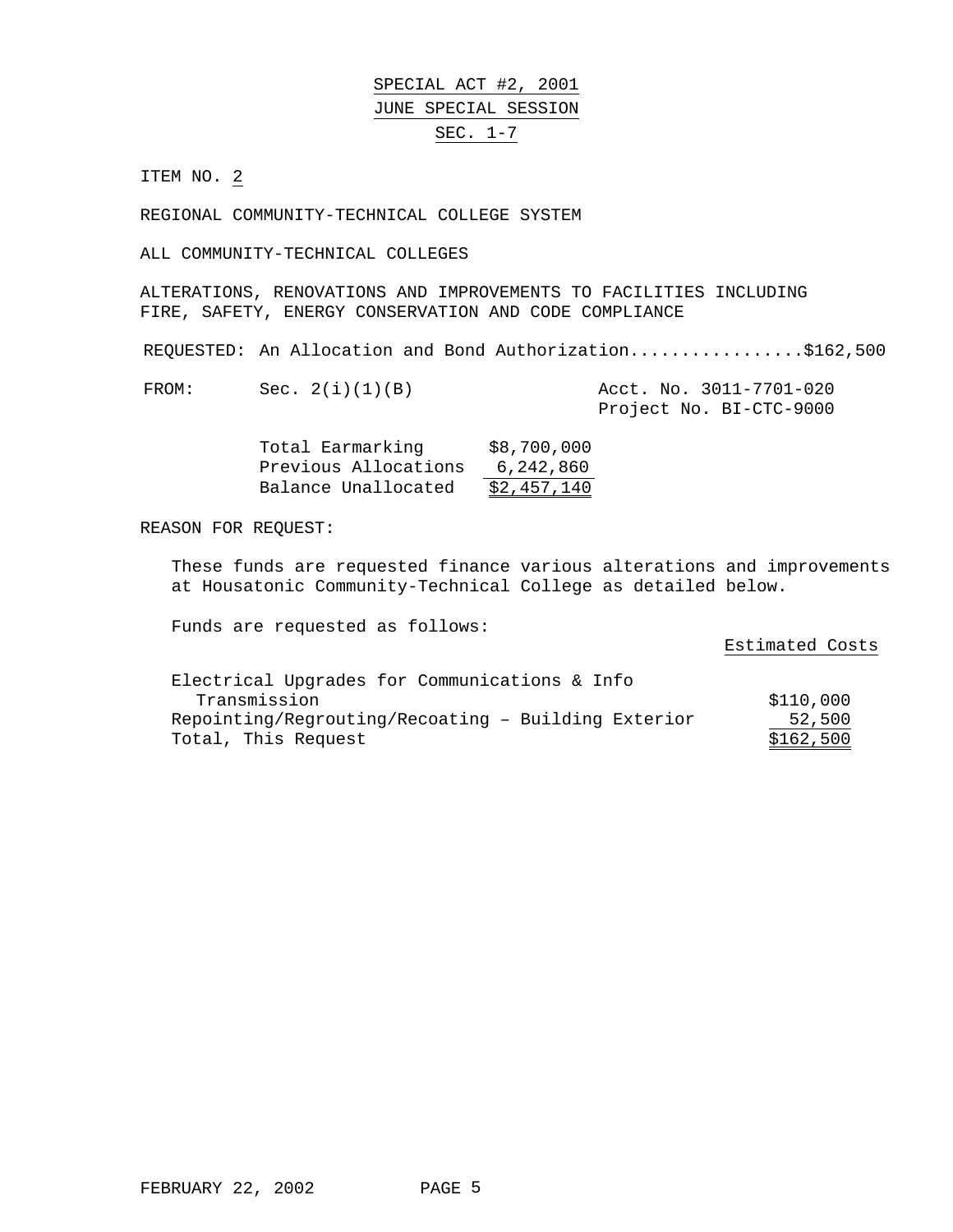SPECIAL ACT #2, 2001 JUNE SPECIAL SESSION SEC. 1-7

ITEM NO. 3

CONNECTICUT STATE UNIVERSITY SYSTEM

CENTRAL CONNECTICUT STATE UNIVERSITY

MAINTENANCE BUILDING AND SALT STORAGE SHED

REQUESTED: An Allocation and Bond Authorization.................\$106,500

FROM: Sec. 2(j)(2)(E) Acct. No. 3011-7802-080

Project No. BI-RC-331

| Total Earmarking     | \$116,000 |
|----------------------|-----------|
| Previous Allocations | $-0-$     |
| Balance Unallocated  | \$116,000 |

REASON FOR REQUEST:

These funds are requested to finance the design of a grounds maintenance building and salt storage shed on University property located at the end of Lester Street in New Britain.

This project consists of a 4,800 sq. ft. maintenance building with seven bays to accommodate service and storage of vehicles and equipment. Also included are office space, a mechanical room, a data/telephone room, bathrooms and a small storage shed. A 4,032 sq. ft. salt storage shed similar to the Department of Transportation design approved by the Department of Environmental Protection will also be constructed. Site improvements will include an asphalt parking lot, storm drains, sewer, catch basins, site lighting, fencing and lot striping.

|                     |             | This Request |
|---------------------|-------------|--------------|
| Construction (Est.) | \$1,179,000 |              |
| Contingency         | 117,500     |              |
| Architect's Fee     | 85,000      | \$85,000     |
| Surveys and Borings | 20,000      | 20,000       |
| DPW Fee             | 1,500       | 1,500        |
| Total               | \$1,403,000 | \$106,500    |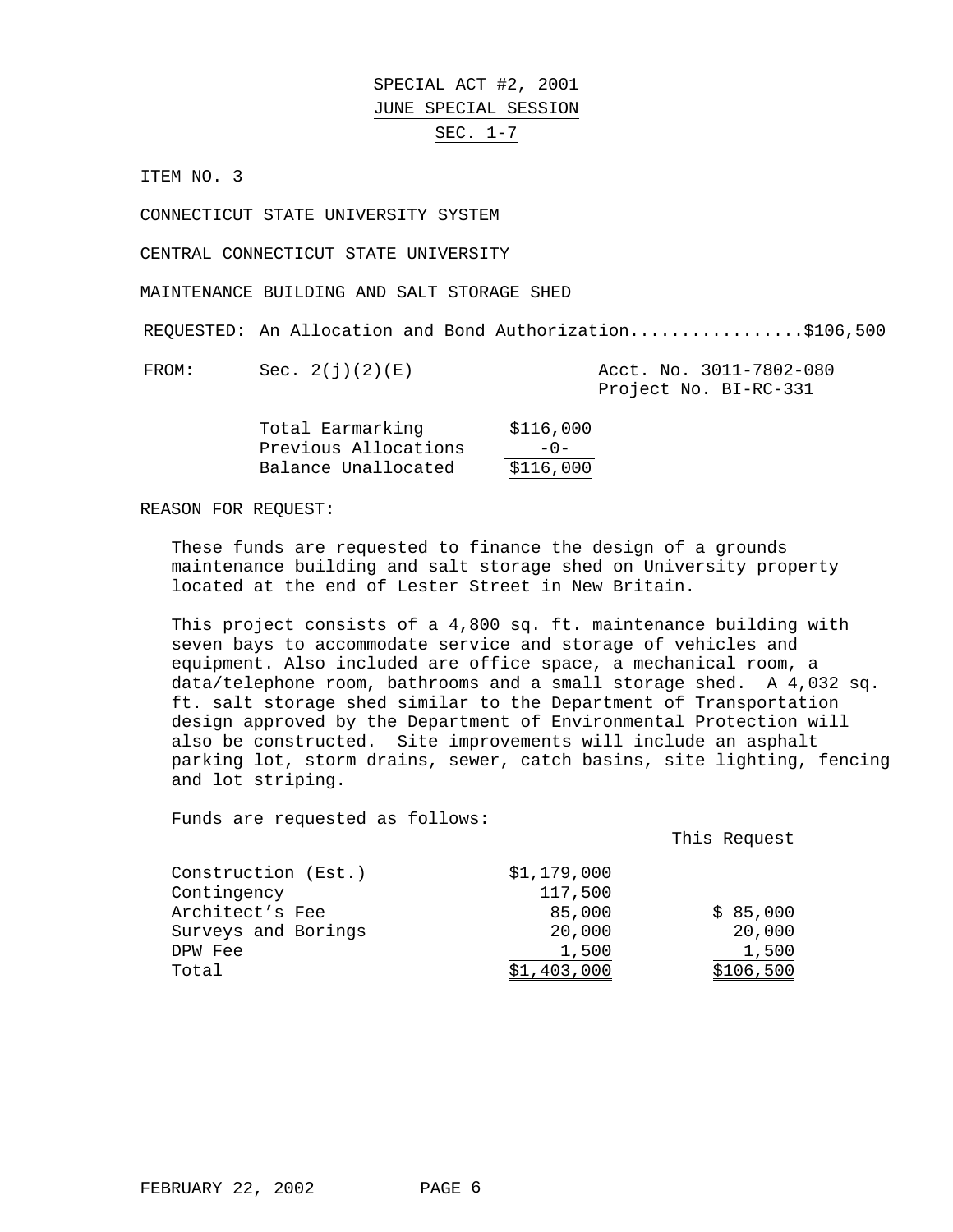## SPECIAL ACT #2, 2001 JUNE SPECIAL SESSION

## SEC. 1-7

ITEM NO. 4

CONNECTICUT STATE UNIVERSITY SYSTEM

SOUTHERN CONNECTICUT STATE UNIVERSITY

ALTERATIONS, RENOVATIONS AND IMPROVEMENTS TO FACILITIES, INCLUDING FIRE, SAFETY, ENERGY CONSERVATION AND CODE COMPLIANCE IMPROVEMENTS

REQUESTED: An Allocation and Bond Authorization.................\$464,255

FROM: Sec. 2(j)(3)(B) Acct. No. 3011-7804-050

Project No. BI-RS-238

| Total Earmarking     | \$2,395,000 |
|----------------------|-------------|
| Previous Allocations | 606,500     |
| Balance Unallocated  | \$1,788,500 |

REASON FOR REQUEST:

These funds are requested to finance construction of a new athletic storage shed adjacent to Moore Field House at Southern Connecticut State University.

This 3,500 sq. ft. structure will be used to store sports equipment necessary to support activities at Jess Dow Field.

| Construction (Bid)  | \$422,050 |
|---------------------|-----------|
| Contingency         | 42,205    |
| Total, This Request | \$464,255 |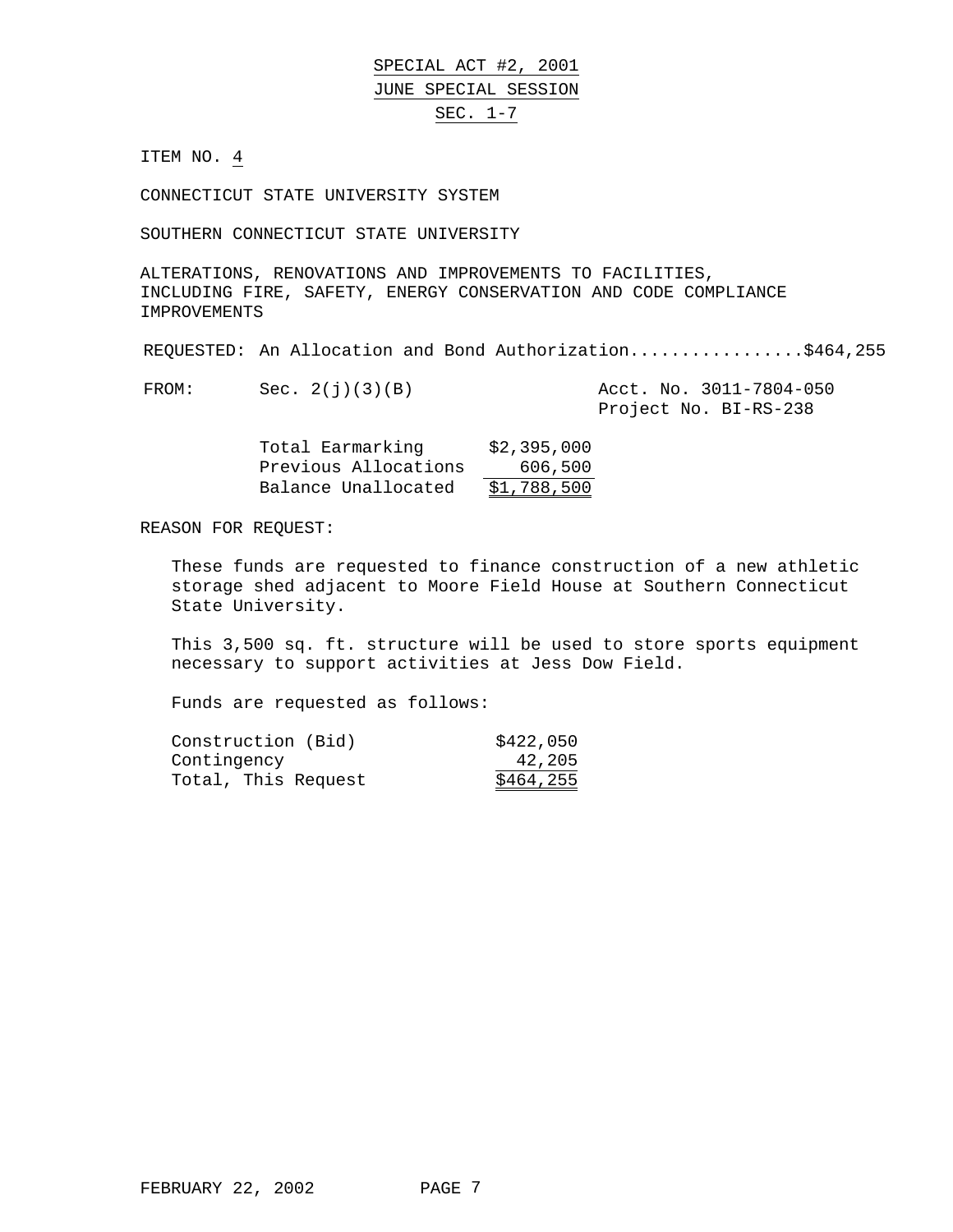SPECIAL ACT #2, 2001 JUNE SPECIAL SESSION SEC. 8-15

ITEM NO. 5

DEPARTMENT OF MENTAL HEALTH AND ADDICTION SERVICES

GRANTS-IN-AID TO PRIVATE, NONPROFIT ORGANIZATIONS FOR ALTERATIONS AND IMPROVEMENTS TO VARIOUS FACILITIES

| REQUESTED: An Allocation and Bond Authorization |  |           |
|-------------------------------------------------|--|-----------|
| (to Agency)                                     |  | \$751,824 |

FROM: Sec. 9(q) Acct. No. 1873 4402 053 Project No.

| Total Earmarking     | \$4,000,000 |
|----------------------|-------------|
| Previous Allocations | $-0-$       |
| Balance Unallocated  | \$4,000,000 |

REASON FOR REQUEST:

These funds are requested, along with those under Items 15and 20, to provide grants-in-aid to 18 private non-profit organizations at 25 locations for new or expanded community residential or outpatient alcohol or drug abuse treatment facilities, including downpayment assistance as detailed on the following page. Also included are funds on an "as needed basis" by non-profit agencies for emergency repair projects not to exceed \$50,000.

In accordance with Section 15 of S.A. 01-2, "...any grant-inaid...which is made to any entity which is not a political subdivision of the state, the contract entered into pursuant to section 10 of this act shall provide that if the premises for which such grant-in-aid was made ceases, within ten years of the date of such grant, to be used as a facility for which such grant was made, an amount equal to the amount of such grant, minus ten per cent for each full year which has elapsed since the date of such grant, shall be repaid to the state and that a lien shall be placed on such land in favor of the state to ensure that such amount will be repaid in the event of such change in use, except that if the premises for which such grant-in-aid was made are owned by the State, a municipality or a housing authority, no lien need be placed."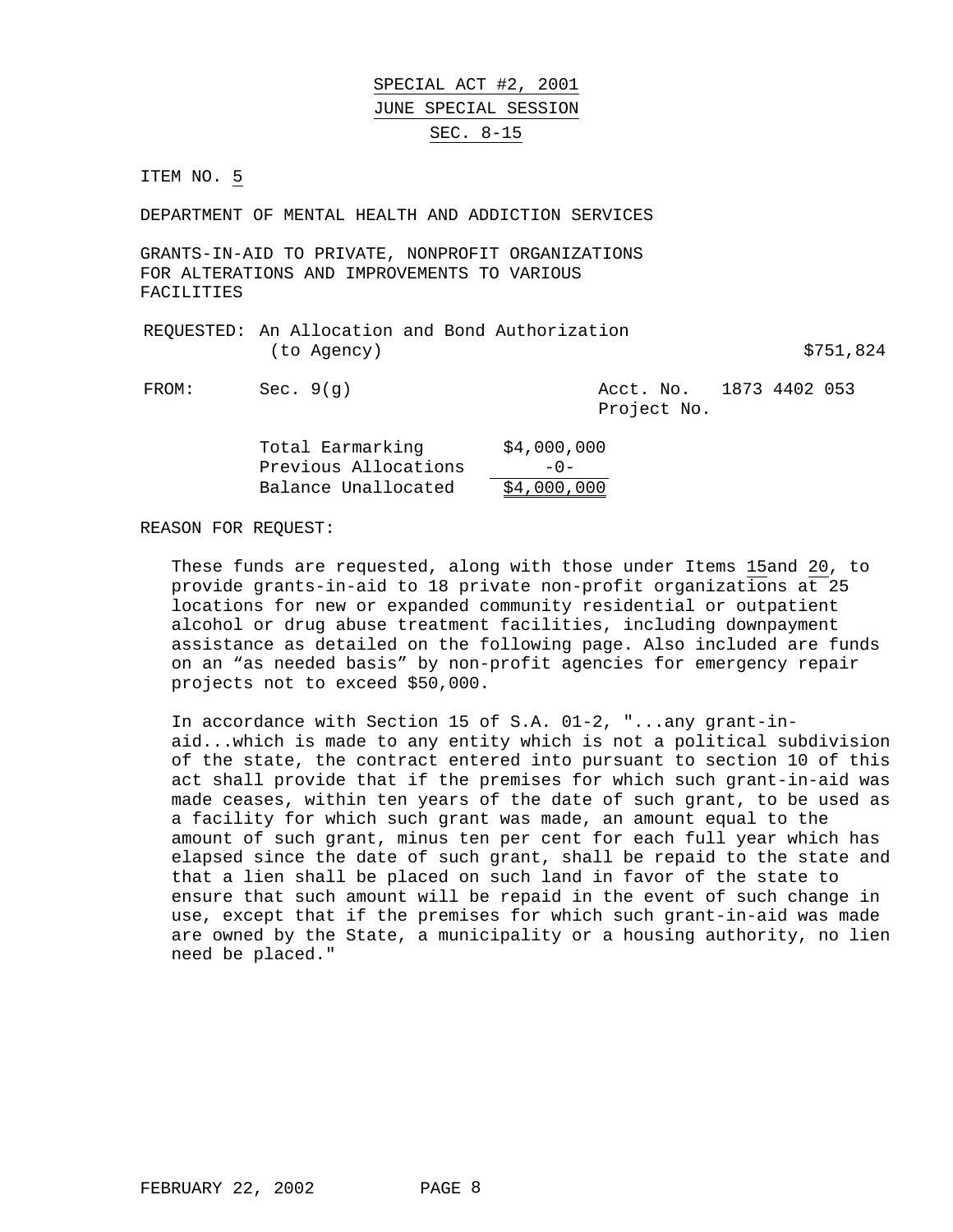| Facility                                 | Municipality | Project                                              | This<br>Request |
|------------------------------------------|--------------|------------------------------------------------------|-----------------|
| Regional Network of<br>Programs, Inc.    | Bridgeport   | Roof Replacement                                     | \$10,980        |
| LMG Programs, Inc.                       | Stamford     | Window replacement                                   | 38,000          |
| LMG Programs, Inc.                       | Norwalk      | Window replacement                                   | 129,000         |
| Chemical Abuse Services<br>Agency, Inc.  | Bridgeport   | Downpayment<br>Assistance                            | 58,800          |
| Laurel House, Inc.                       | Stamford     | Apartment<br>Renovations                             | 190,000         |
| Ct. Renaissance, Inc.                    | Waterbury    | Catch basin,<br>basement<br>renovations              | 24,682          |
| Keystone House                           | Norwalk      | Fire escape,<br>kitchen<br>renovation,<br>appliances | 30,850          |
| Marrakech Day Services,<br>Inc.          | New Haven    | Roof repairs                                         | 27,344          |
| Continuum of Care, Inc.                  | New Haven    | Siding, porches,<br>roof                             | 60,850          |
| Continuum of Care, Inc.                  | New Haven    | Kitchen renovations                                  | 18,100          |
| Continuum of Care, Inc.                  | New Haven    | Renovate 3 story<br>building                         | 45,300          |
| Continuum of Care, Inc.                  | New Haven    | Flooring, HVAC,<br>electrical,<br>alterations        | 186,225         |
| Midstate Behavior Health<br>System, Inc. | Meriden      | Renovate<br>bathrooms,<br>kitchen, new<br>gutters    | 52,300          |
| Gilead Community<br>Services, Inc.       | Middletown   | Flooring                                             | 15,772          |
| Rushford Center, Inc.                    | Middletown   | Generator and<br>security system                     | 60,000          |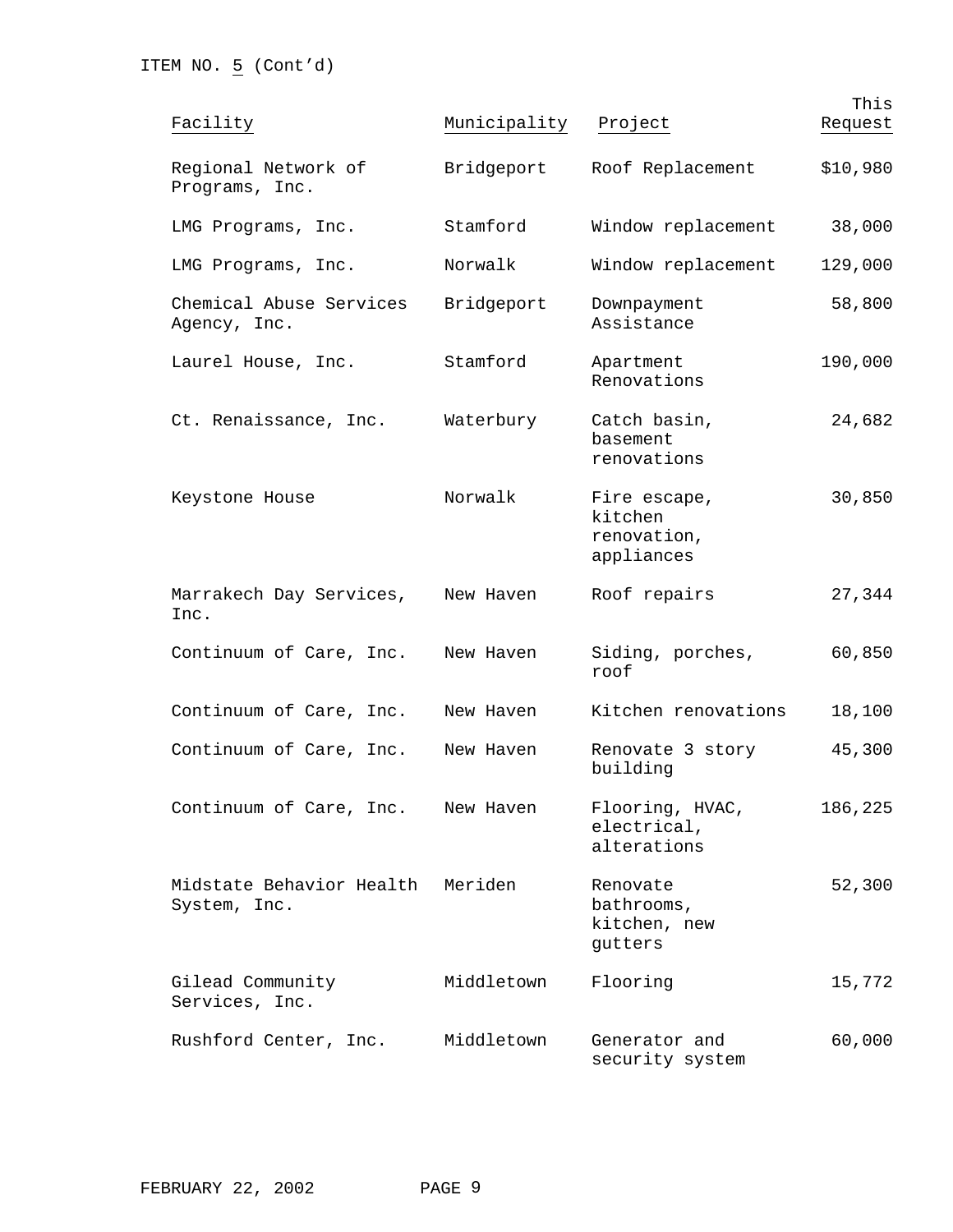| Harbor Health Services,<br>Inc.                                                                                | Branford    | Renovate<br>bathroom,<br>kitchen, air<br>conditioning and<br>driveway/sewer | 117,920                                            |
|----------------------------------------------------------------------------------------------------------------|-------------|-----------------------------------------------------------------------------|----------------------------------------------------|
| Harbor Health Services, Branford<br>Inc.                                                                       |             | Building safety,<br>masonry and<br>paving                                   | 101,755                                            |
| Perception Programs, Inc. Willimantic                                                                          |             | Energy upgrades,<br>siding and<br>windows                                   | 47,310                                             |
| First Step, Inc.                                                                                               | Groton      | Stairs, bathroom<br>and roof                                                | 46,351                                             |
| Community Mental Health<br>Affiliates, Inc.                                                                    | New Britain | Roof replacement                                                            | 27,260                                             |
| Community Mental Health<br>Affiliates, Inc.                                                                    | New Britain | Install fire door                                                           | 13,900                                             |
| Interlude, Inc.                                                                                                | Danbury     | Deck and entrance                                                           | 20,955                                             |
| Midwestern Ct. Council on Danbury<br>Alcoholism, Inc.                                                          |             | Lower level<br>renovations                                                  | 200,000                                            |
| Morris Foundation, Inc.                                                                                        | Waterbury   | Replace furnace<br>and windows                                              | 27,840                                             |
| Morris Foundation, Inc.                                                                                        | Waterbury   | Replace driveway,<br>basement floor<br>and drainage<br>improvements         | 13,850                                             |
| Contingency Fund                                                                                               |             | Emergency repairs<br>"as needed"                                            | 100,000                                            |
| Total<br>Less: SA 93-2, Sec. 50(f)(2), Item 20<br>PA 99-242, Sec. 32(f), Item 15<br>State Grants, This Request |             |                                                                             | \$1,665,344<br>378,805<br>534,715<br>\$<br>751,824 |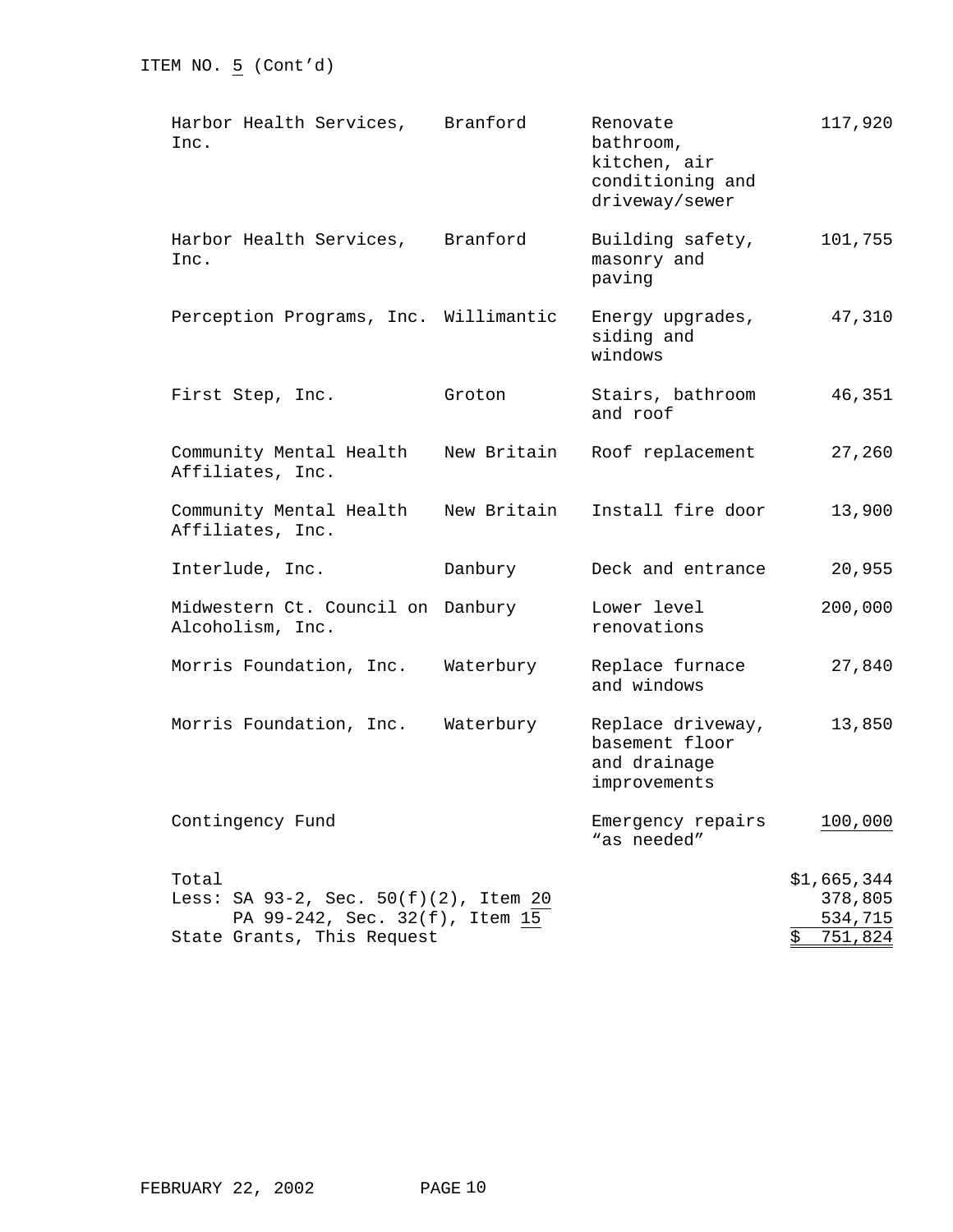SPECIAL ACT #2, 2001 JUNE SPECIAL SESSION SEC. 8-15

ITEM NO. 6

DEPARTMENT OF SOCIAL SERVICES

GRANTS-IN-AID FOR NEIGHBORHOOD FACILITIES, CHILD CARE PROJECTS, ELDERLY CENTERS, SHELTER FACILITIES FOR VICTIMS OF DOMESTIC VIOLENCE, EMERGENCY SHELTERS AND RELATED FACILITIES FOR THE HOMELESS, MULTI-PURPOSE HUMAN RESOURCE CENTERS AND FOOD DISTRIBUTION FACILITIES

DANBURY

|       |             | REQUESTED: Use of Previously Allocated Funds Available |                          |
|-------|-------------|--------------------------------------------------------|--------------------------|
|       | (to Agency) |                                                        | \$315,000                |
| FROM: | Sec. 9(h)   |                                                        | Acct. No. 1873 6100 154  |
|       |             |                                                        | Project No. 6100 01 0120 |

Previously Allocated Funds Available \$315,000

#### REASON FOR REQUEST:

At the September 28, 2001 State Bond Commission meeting funds were approved to provide a grant-in-aid to the Regional YMCA of Western Connecticut in Brookfield to assist in the costs associated with renovations to a 8,700 sq. ft. building for use as a child care center. These funds are requested to provide a grant-in-aid to the same YMCA but for a change in location from Brookfield to a facility in Danbury which will house the Escape to the Arts program.

This project consists of code improvements, a new roof and HVAC renovations. Upon completion this facility will provide space for an additional 200 children.

| Total Cost |                           |          | \$1,852,700 |
|------------|---------------------------|----------|-------------|
|            | Less: Federal Funds       | \$29.000 |             |
|            | Agency Funds              | 207,500  |             |
|            | Gifts/Contributions       | 931,200  |             |
|            | Other Grants              | 370,000  | 1,537,700   |
|            | State Grant, This Request |          | \$315,000   |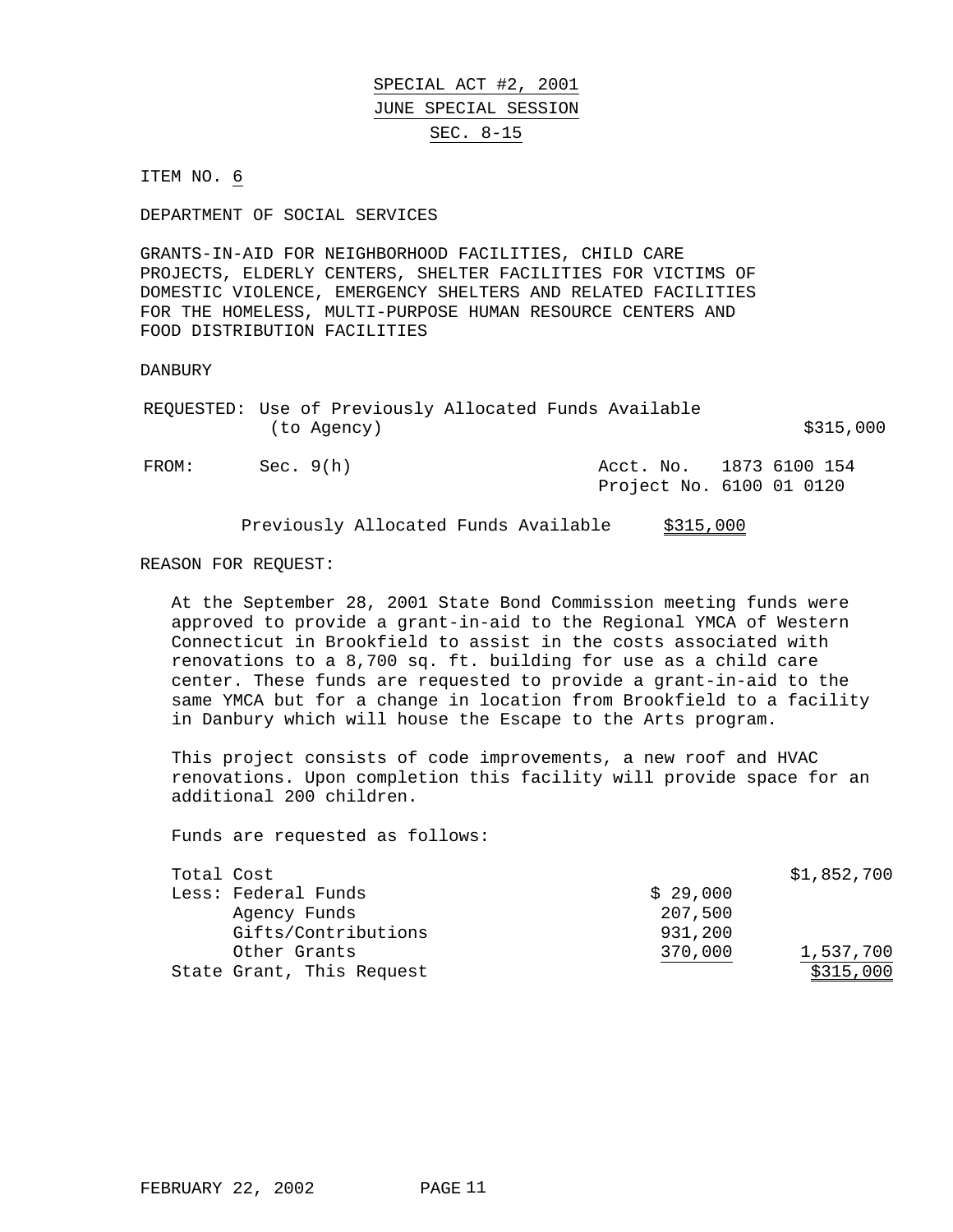ITEM NO. 6 (Cont'd.)

In accordance with Section 15 of S.A. 01-2, "…any grant-in-aid …which is made to any entity which is not a political subdivision of the state, the contract entered into pursuant to section 10 of this act shall provide that if the premises for which such grant-in-aid was made ceases, within ten years of the date of such grant, to be used as a facility for which such grant was made, an amount equal to the amount of such grant, minus ten per cent for each full year which has elapsed since the date of such grant, shall be repaid to the state and that a lien shall be placed on such land in favor of the state to ensure that such amount will be repaid in the event of such change in use, except that if the premises for which such grant-in-aid was made are owned by the state, a municipality or a housing authority, no lien shall be placed."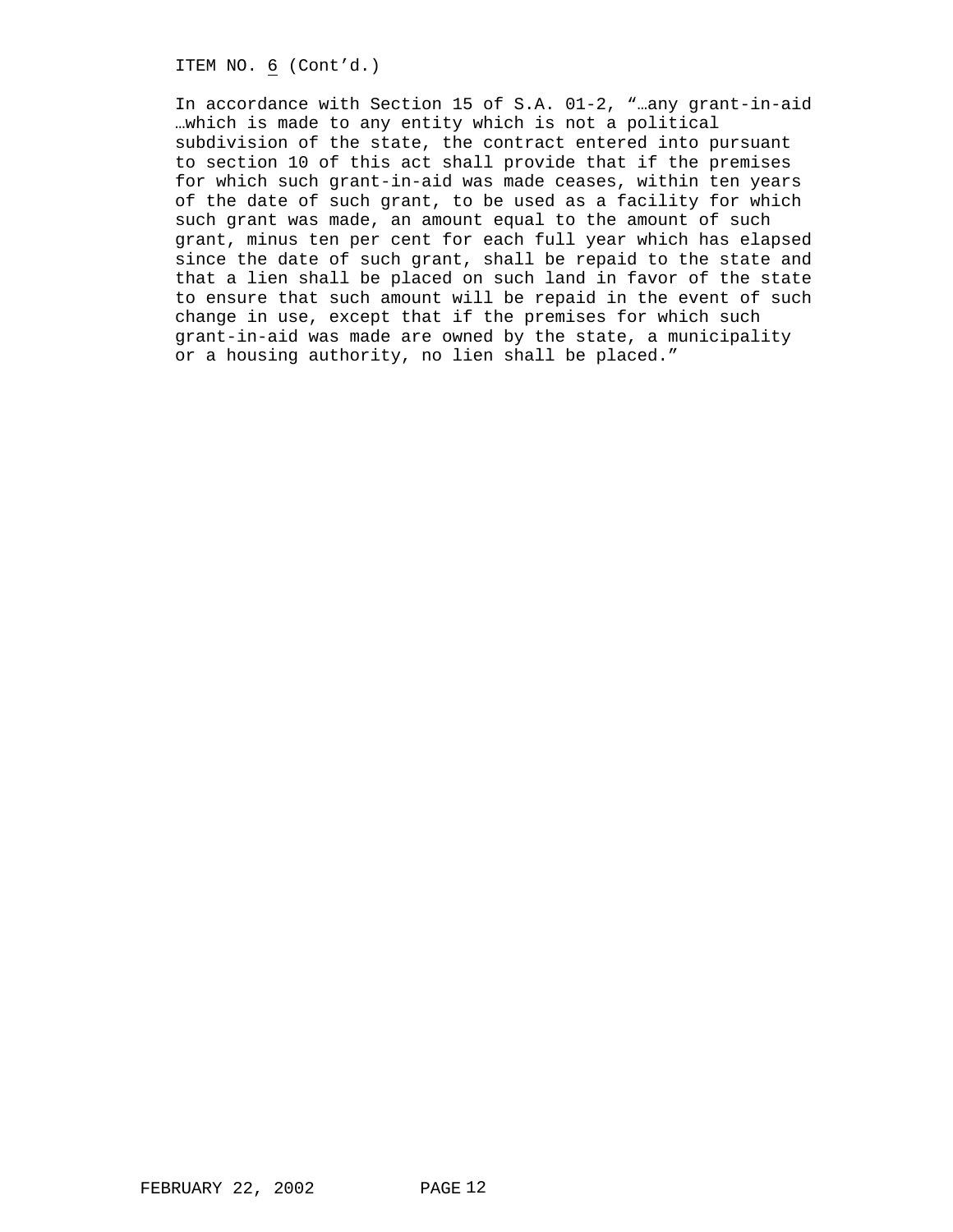# PUBLIC ACT #242, 1999 AS AMENDED SEC. 1-7 SEC. 20-26

ITEM NO. 7

DEPARTMENT OF PUBLIC WORKS

INFRASTRUCTURE REPAIRS AND IMPROVEMENTS, INCLUDING FIRE, SAFETY AND COMPLIANCE WITH THE AMERICANS WITH DISABILITIES ACT, IMPROVEMENTS TO STATE-OWNED BUILDINGS AND GROUNDS, INCLUDING ENERGY CONSERVATION AND PRESERVATION OF UNOCCUPIED BUILDINGS

REQUESTED: An Allocation and Bond Authorization.................\$325,000

FROM: Sec. 2(b)(1) Acct. No. 3991-1326-010 Project No. BI-2B-033

| Total Earmarking     | \$10,000,000 |
|----------------------|--------------|
| Previous Allocations | 9,675,000    |
| Balance Unallocated  | \$325,000    |

REQUESTED: An Allocation and Bond Authorization..............\$2,261,328

FROM: Sec. 21(b)(1) Acct. No. 3001-1326-010

Project No. BI-2B-033

Previous

| Total Earmarking     | \$10,000,000 |
|----------------------|--------------|
| Previous Allocations | $-0-$        |
| Balance Unallocated  | \$10,000,000 |

REASON FOR REQUEST:

These funds are requested to award a construction contract based on bids received on February 13, 2002 for exterior building envelope repairs to the high rise office building at 25 Sigourney in Hartford.

This project consists of masonry sealing and repointing, new flashings and window sealing to eliminate water infiltration.

|                     |             | Previous  | This        |
|---------------------|-------------|-----------|-------------|
|                     |             | Funding   | Request     |
| Construction (Bid)  | \$2,183,025 |           | \$2,183,025 |
| Contingency         | 218,303     |           | 218,303     |
| Architect's Fee     | 250,000     | \$250,000 |             |
| Testing/Inspections | 75,000      |           | 75,000      |
| DPW Fee             | 185,000     | 75,000    | 110,000     |
| Total, This Request | \$2,911,328 | \$325,000 | \$2,586,328 |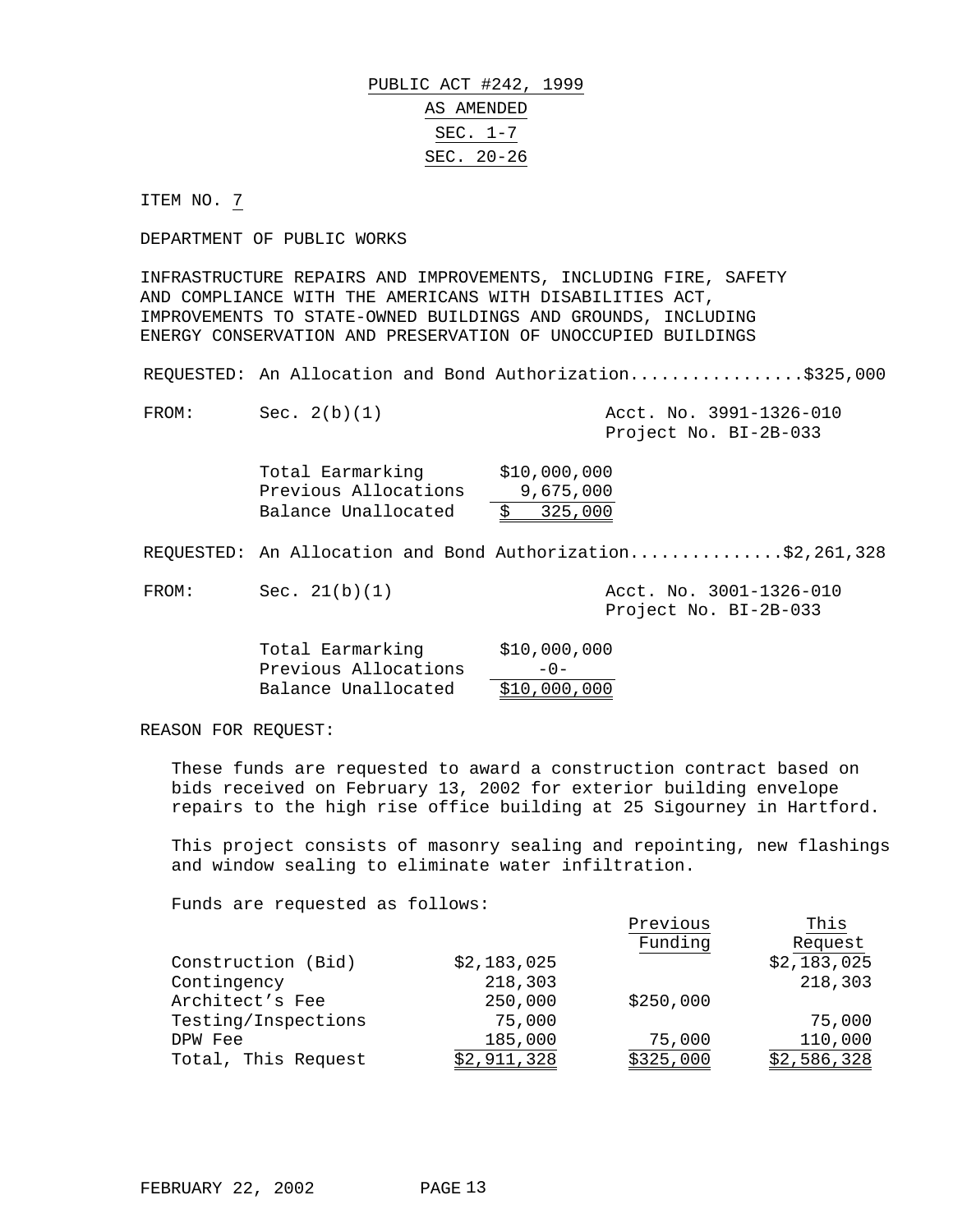# PUBLIC ACT #242, 1999 AS AMENDED SEC. 1-7

ITEM NO. 8

DEPARTMENT OF ENVIRONMENTAL PROTECTION

VARIOUS FLOOD CONTROL IMPROVEMENTS, FLOOD REPAIR, EROSION DAMAGE REPAIRS AND MUNICIPAL DAM REPAIRS

STAFFORD

REQUESTED: An Allocation and Bond Authorization (to Agency)..........................\$42,050

FROM: Sec. 2(f)(5) Acct. No. 3991-3100-050

| Total Earmarking     | \$2,500,000 |
|----------------------|-------------|
| Previous Allocations | 1,497,683   |
| Balance Unallocated  | \$1,002,317 |

REASON FOR REQUEST:

These funds are requested to finance the design of repairs to four of the six Stafford Middle River flood control dams. These state-owned structures, constructed between 1950 and 1960, protect Stafford from flood damage.

Funds are requested as follows:

Study, This Request  $$42,050$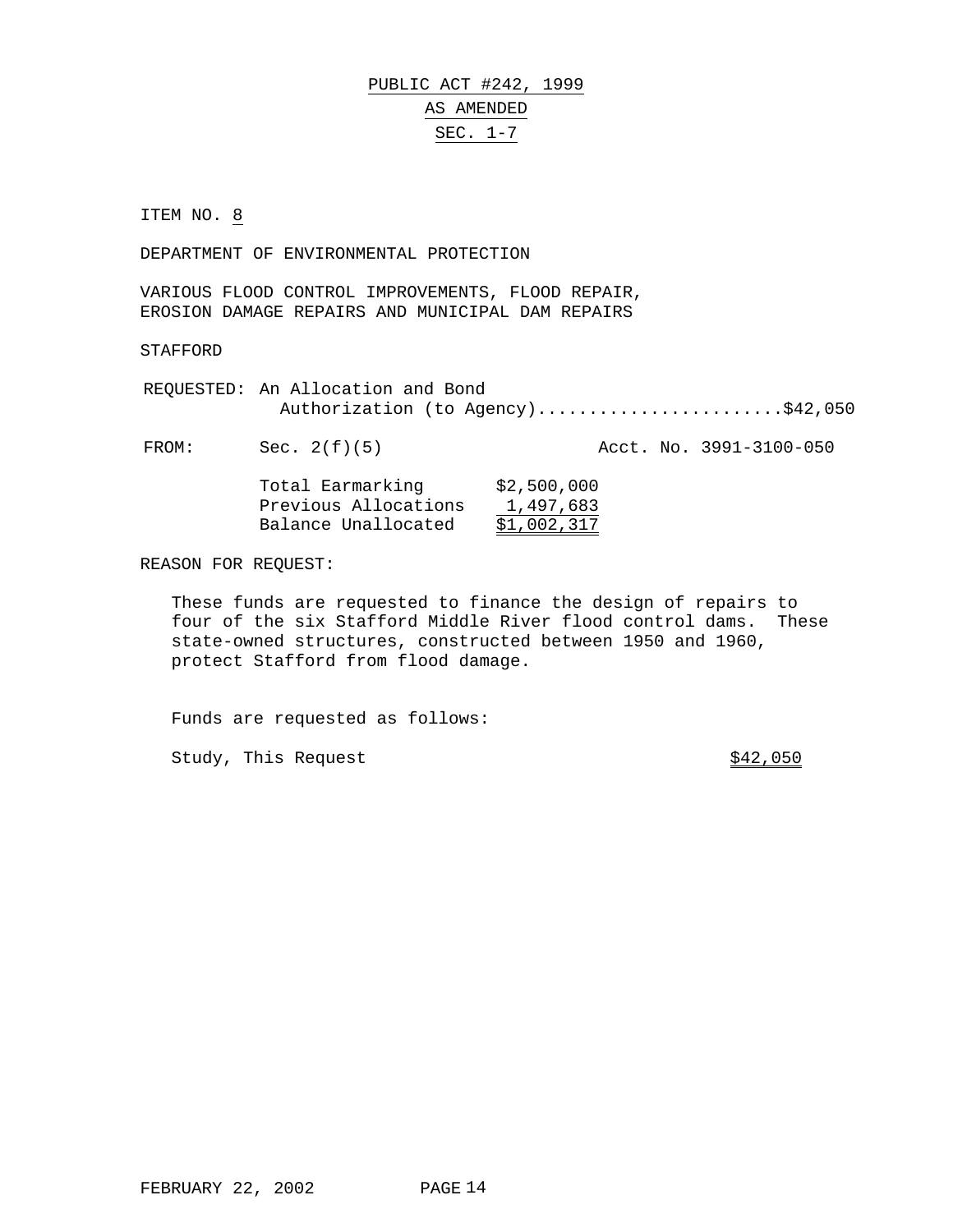PUBLIC ACT #242, 1999 AS AMENDED SEC. 1-7

ITEM NO. 9

DEPARTMENT OF CHILDREN AND FAMILIES

ALTERATIONS, RENOVATIONS AND IMPROVEMENTS TO BUILDINGS AND GROUNDS

REQUESTED: An Allocation and Bond Authorization.................\$139,165

FROM: Sec. 2 (n) Acct. No. 3991-8102-010 Project No. BI-YS-1000

| Total Earmarking     | \$2,000,000 |
|----------------------|-------------|
| Previous Allocations | 558,506     |
| Balance Unallocated  | \$1,441,494 |

REASON FOR REQUEST:

These funds are requested to finance renovations and improvements at High Meadows in Hamden as detailed below.

|                                        | Estimated Costs |
|----------------------------------------|-----------------|
| Replace Exteriors Doors                | \$18,683        |
| Replace Roof Access & Exterior Soffits | 37,328          |
| Install Oil Furnace - Buildings 8 & 9  | 23,160          |
| Ceiling Replacement - Girls Dormitory  | 59,994          |
| Total, This Request                    | \$139,165       |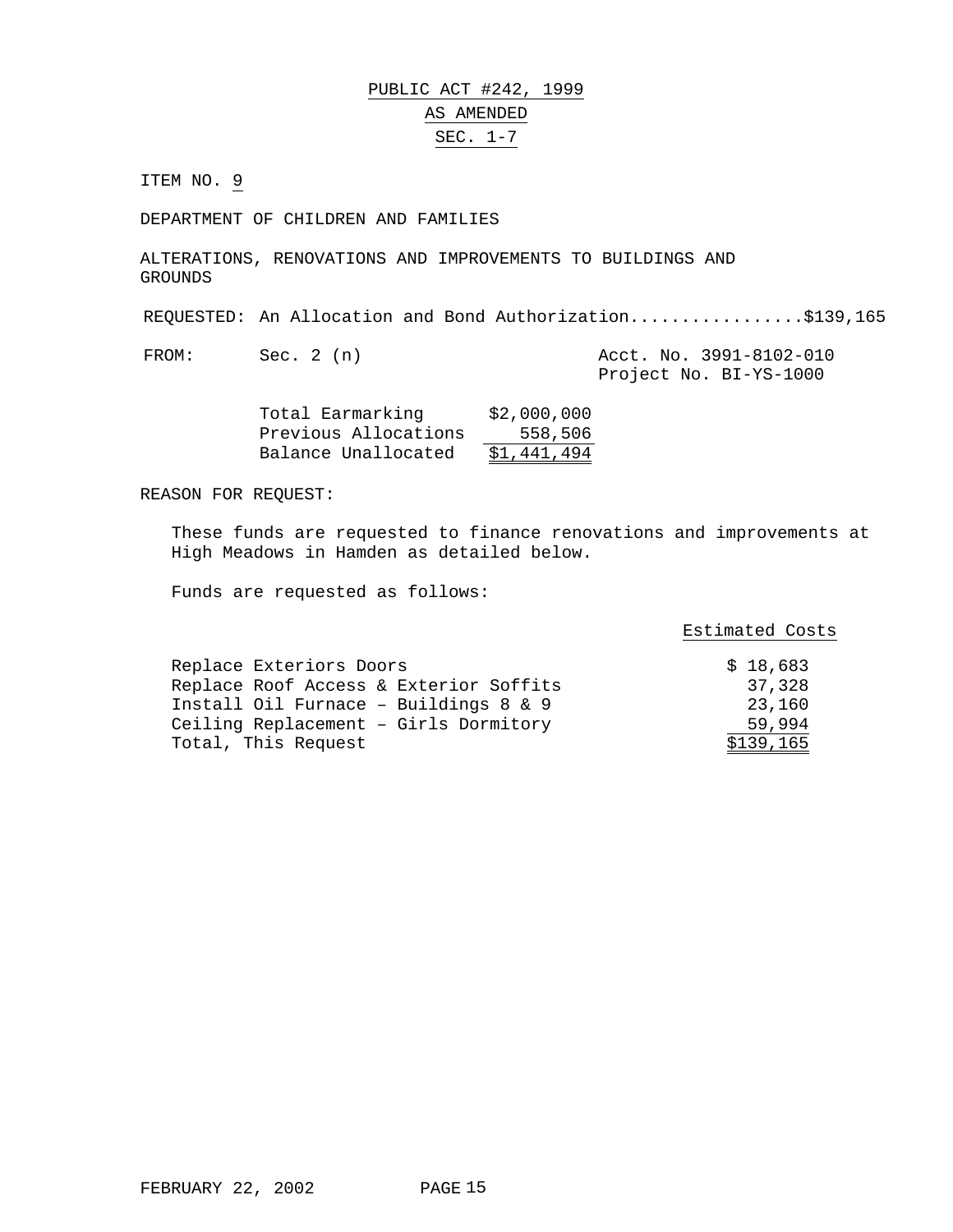# PUBLIC ACT #242, 1999 AS AMENDED SEC. 8-11

ITEM NO. 10

DEPARTMENT OF ECONOMIC AND COMMUNITY DEVELOPMENT

FOR VARIOUS HOUSING PROJECTS AND PROGRAMS AS AUTHORIZED UNDER SECTION 9 OF PUBLIC ACT 99-242

COMMUNITY HOUSING DEVELOPMENT CORPORATION

MANCHESTER

REQUESTED: An Allocation and Bond Authorization (to Agency)..........................\$750,000

FROM: Sec. 9 Acct. No. 1800-3500-010 Project No. 2001077002

> Total Authorized \$5,000,000 Previous Allocations 1,390,000 Balance Unallocated \$3,610,000

This is one of 2 items requested from the unallocated balance available under this section of the bond act. Total requested \$1,666,800.

REASON FOR REQUEST:

These funds are requested to provide a grant-in-aid to the Suburban Greater Hartford Realty Management Corporation for the rehabilitation of Squire Village Apartments in Manchester.

Squire Village is a 30 year old 374 unit complex comprised of 20 market rate rentals and 354 HUD-Section 8 subsidized rentals. This project will include replacement of boilers, hot water heaters, heat timers, roofs, gutters, doors and carpets.

| Estimated Rehabilitation Costs | \$900,000 |
|--------------------------------|-----------|
| Less: Project Operating Funds  | 150,000   |
| State Grant, This Request      | \$750,000 |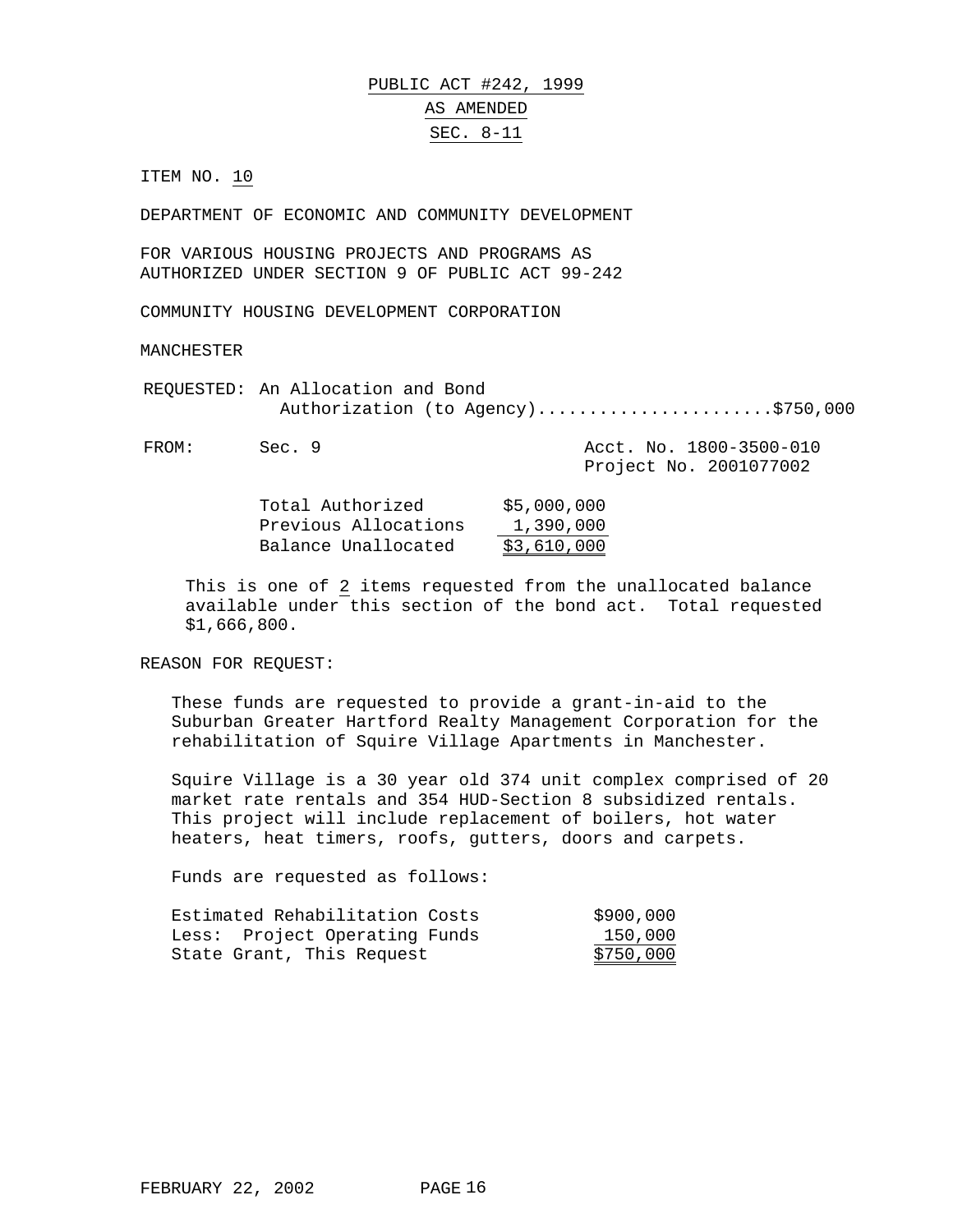## PUBLIC ACT #242, 1999 AS AMENDED SEC. 8-11

#### ITEM NO. 11 **REVISED**

DEPARTMENT OF ECONOMIC AND COMMUNITY DEVELOPMENT

FOR VARIOUS HOUSING PROJECTS AND PROGRAMS AS AUTHORIZED UNDER SECTION 9 OF PUBLIC ACT 99-242

ELDERLY HOUSING

THOMASTON

REQUESTED: An Allocation and Bond Authorization (to Agency).........................\$916,800

| FROM: | Sec. 9 |  | Acct. No. 1800-3500-030 |
|-------|--------|--|-------------------------|
|       |        |  | Project No. 2001140001  |

| Total Authorized     | \$5,000,000 |
|----------------------|-------------|
| Previous Allocations | 1,390,000   |
| Balance Unallocated  | \$3,610,000 |

This is one of 2 items requested from the unallocated balance available under this section of the bond act. Total requested \$1,666,800.

REASON FOR REQUEST:

These funds are requested to provide a loan to Thomaston Valley Village for the construction of 22 units of senior citizen rental housing in Thomaston.

The units will be available to a wide spectrum of income-eligible senior citizens, as the development will be comprised of 2 units for extremely low-income families, 4 units for very low-income families, 8 units for low-income families, and 8 units at the market rate. There are 12 one-bedroom apartments and 10 twobedroom apartments.

The loan will be deferred until the first mortgage is paid in full in twenty years. The bank is estimating a rate of 8.25% on the permanent financing. **In accordance with subsection (t) of section 3-20 of the Connecticut General Statutes, the State Bond Commission is requested to approve an interest rate not to exceed 4% per year for twenty years.**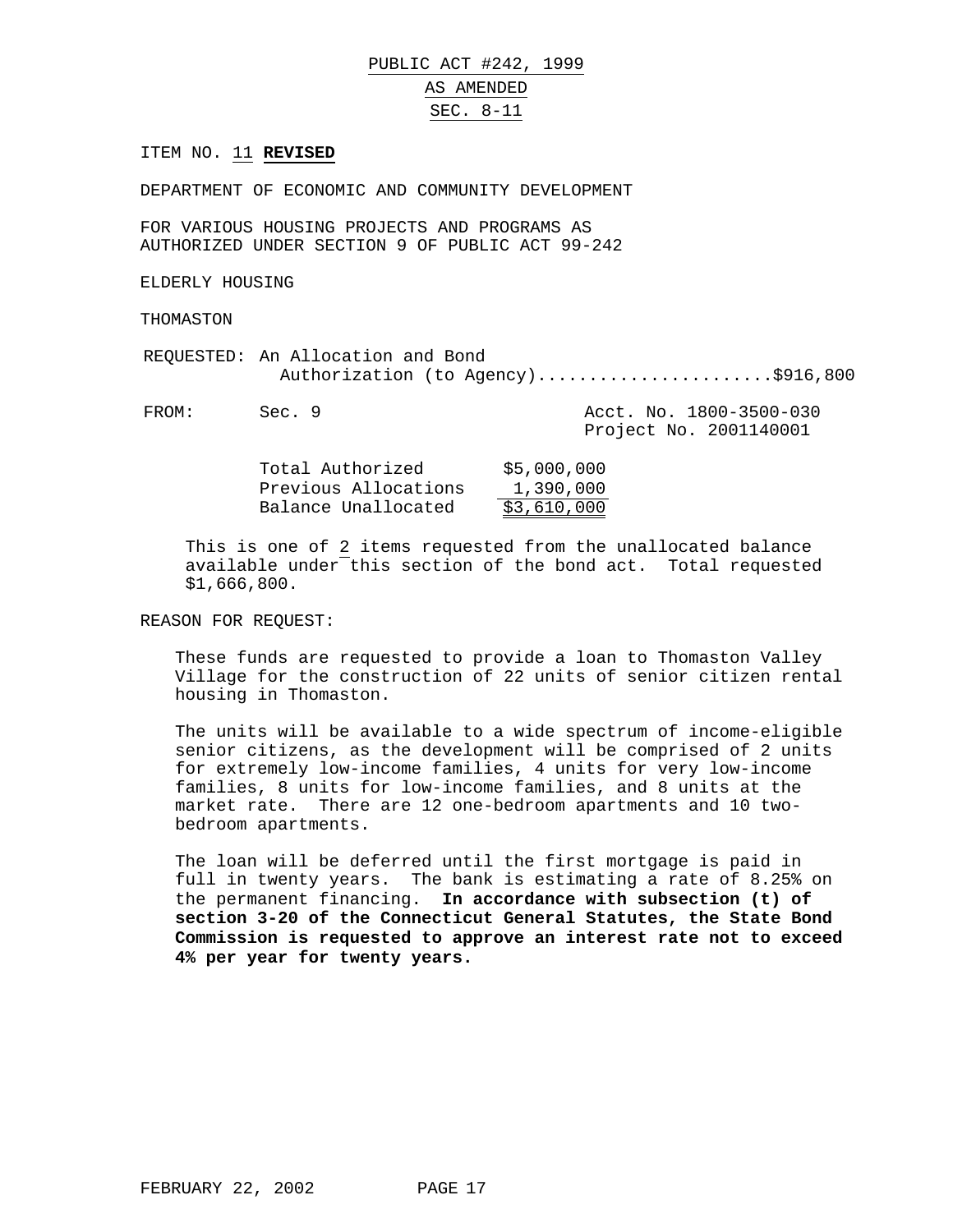| ITEM NO. 11 REVISED (Cont'd.)                                                              |                                              |
|--------------------------------------------------------------------------------------------|----------------------------------------------|
| Financing:                                                                                 |                                              |
| Total Project Cost<br>Less: Federal HOME Funds<br>Private Sources<br>Owner Deferred Equity | \$2,547,000<br>511,200<br>825,000<br>294,000 |
| Loan, This Request                                                                         |                                              |

\$916,800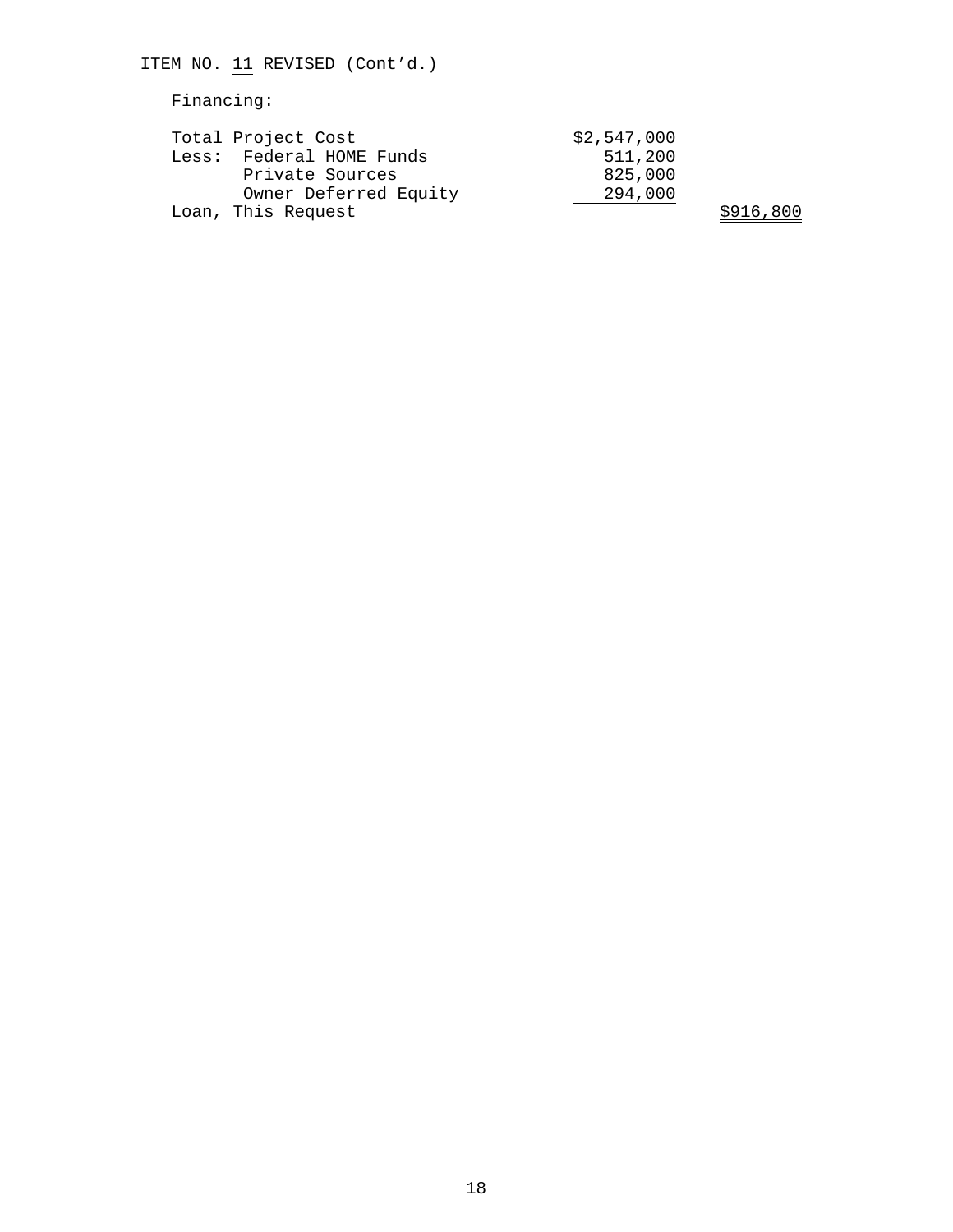PUBLIC ACT #242, 1999 AS AMENDED SEC. 12-19

ITEM NO. 12

DEPARTMENT OF SOCIAL SERVICES

GRANTS-IN-AID FOR NEIGHBORHOOD FACILITIES, CHILD CARE PROJECTS, ELDERLY CENTERS, SHELTER FACILITIES FOR VICTIMS OF DOMESTIC VIOLENCE, EMERGENCY SHELTERS AND RELATED FACILITIES FOR THE HOMELESS, MULTI-PURPOSE HUMAN RESOURCE CENTERS AND FOOD DISTRIBUTION FACILITIES

NEW HAVEN

| REQUESTED: An Allocation and Bond Authorization |  |           |
|-------------------------------------------------|--|-----------|
| (to Agency)                                     |  | \$150,000 |

FROM: Sec. 13(f)  $3(f)$  Acct. No. 1873 6100 151 Project No. 6100 03 0250

| Total Earmarking     | \$4,000,000 |
|----------------------|-------------|
| Previous Allocations | 3,375,000   |
| Balance Unallocated  | \$625,000   |

REASON FOR REQUEST:

These funds are requested to provide a grant-in-aid to Marrakech, Inc. to assist in the costs associated with renovations to a 5,000 sq. ft. facility located at 95 Fitch St. in New Haven.

Marrakech provides services to persons suffering from mental retardation and physical disabilities including occupational training and counseling.

| Total Cost |                           | \$300,000 |
|------------|---------------------------|-----------|
|            | Less: Bank Financing      | 50,000    |
|            | Foundation Funds          | 100,000   |
|            | State Grant, This Request | \$150,000 |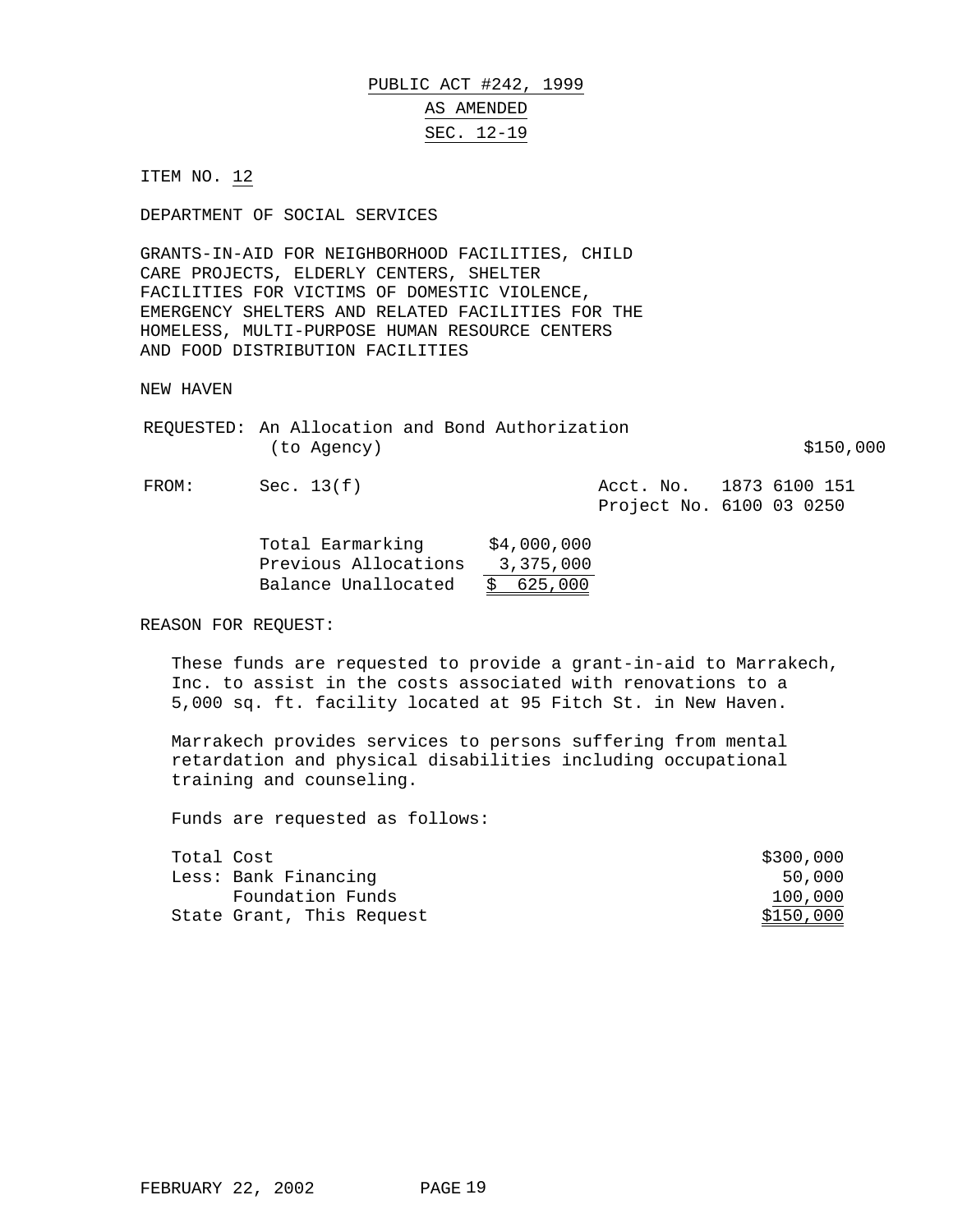ITEM NO. 12 (Cont'd.)

In accordance with Section 19 of P.A. 99-242, "…any grant-in-aid …which is made to any entity which is not a political subdivision of the state, the contract entered into pursuant to section 14 of this act shall provide that if the premises for which such grant-in-aid was made ceases, within ten years of the date of such grant, to be used as a facility for which such grant was made, an amount equal to the amount of such grant, minus ten per cent for each full year which has elapsed since the date of such grant, shall be repaid to the state and that a lien shall be placed on such land in favor of the state to ensure that such amount will be repaid in the event of such change in use, except that if the premises for which such grant-in-aid was made are owned by the state, a municipality or a housing authority, no lien shall be placed."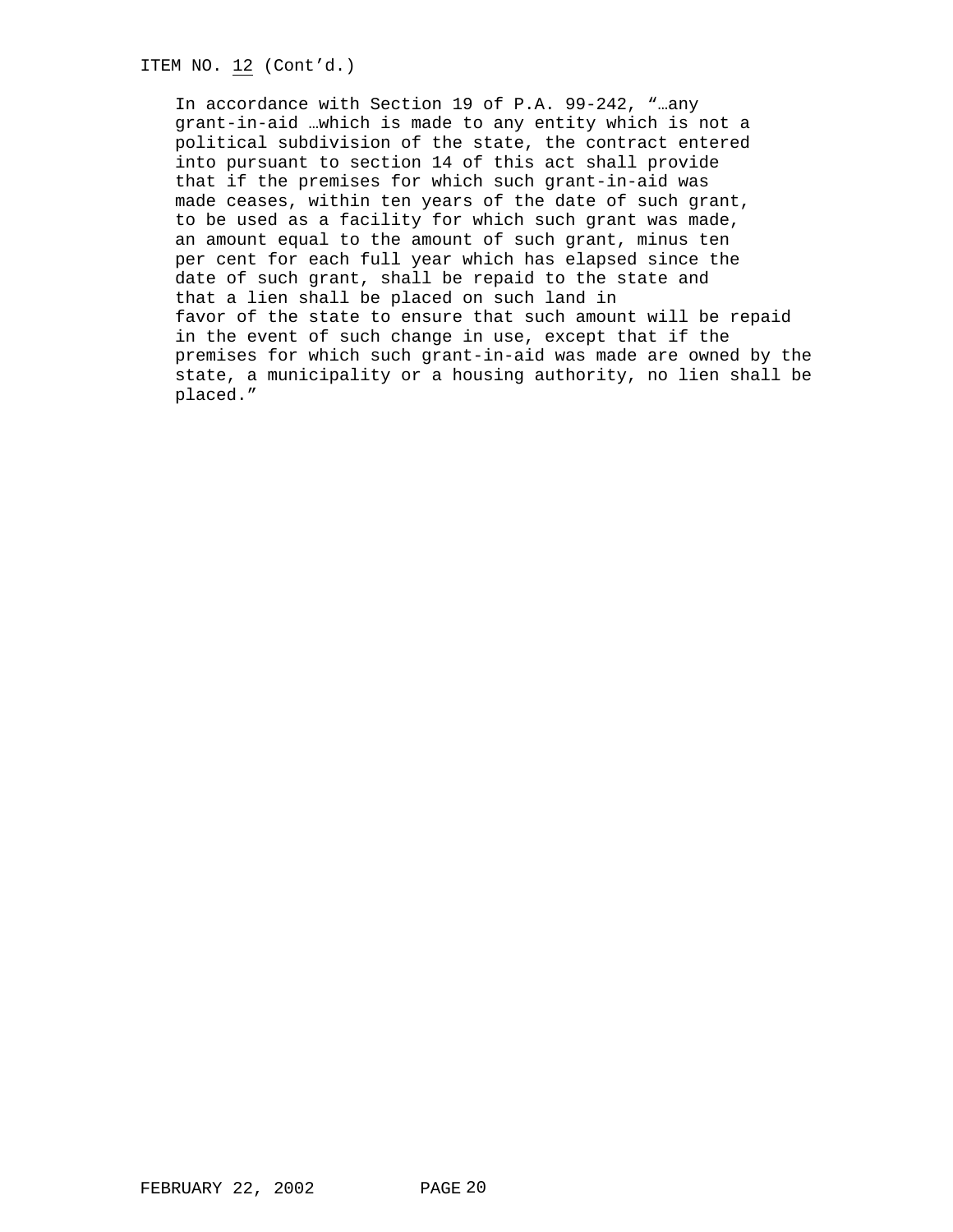These funds are requested to provide a grant-in-aid the Women's Center of Greater Danbury, Inc., a 501(c)(3)nonprofit organization, for the costs associated with improvements to a residential facility for victims of domestic violence and to the administrative offices

of the Center. This project consists of ADA code improvements at the residential facility and HVAC and electrical upgrades at a facility that houses

the administrative and counseling offices of the Center.

Funds are requested as follows:

State Grant, This Request  $\frac{125,000}{200}$ 

aid …which is made to any entity which is not a political subdivision of the state, the contract entered into pursuant to section 14 of this act shall provide that if the premises for which such grant-in-aid was made ceases, within ten years of the date of such grant, to be used as a facility for which such grant was made, an amount equal to the amount of such grant, minus ten per cent for each full year which has elapsed since the date of such grant, shall be repaid to the state and that a lien shall be placed on such land in favor of the state to ensure that such amount will be repaid

In accordance with Section 19 of P.A. 99-242, "…any grant-in-

# PUBLIC ACT #242, 1999 AS AMENDED SEC. 12-19

ITEM NO. 13

DEPARTMENT OF SOCIAL SERVICES

GRANTS-IN-AID FOR NEIGHBORHOOD FACILITIES, CHILD CARE PROJECTS, ELDERLY CENTERS, SHELTER FACILITIES FOR VICTIMS OF DOMESTIC VIOLENCE, EMERGENCY SHELTERS AND RELATED FACILITIES FOR THE HOMELESS, MULTI-PURPOSE HUMAN RESOURCE CENTERS AND FOOD DISTRIBUTION FACILITIES

#### DANBURY

REASON FOR REQUEST:

REQUESTED: An Allocation and Bond Authorization  $(to \text{ Agency})$   $$125,000$ FROM: Sec. 13(f) Recrease Matches Acct. No. 1873 6100 151 Project No. 6100 04 0029 Total Earmarking \$4,000,000 Previous Allocations 3,375,000 Balance Unallocated \$ 625,000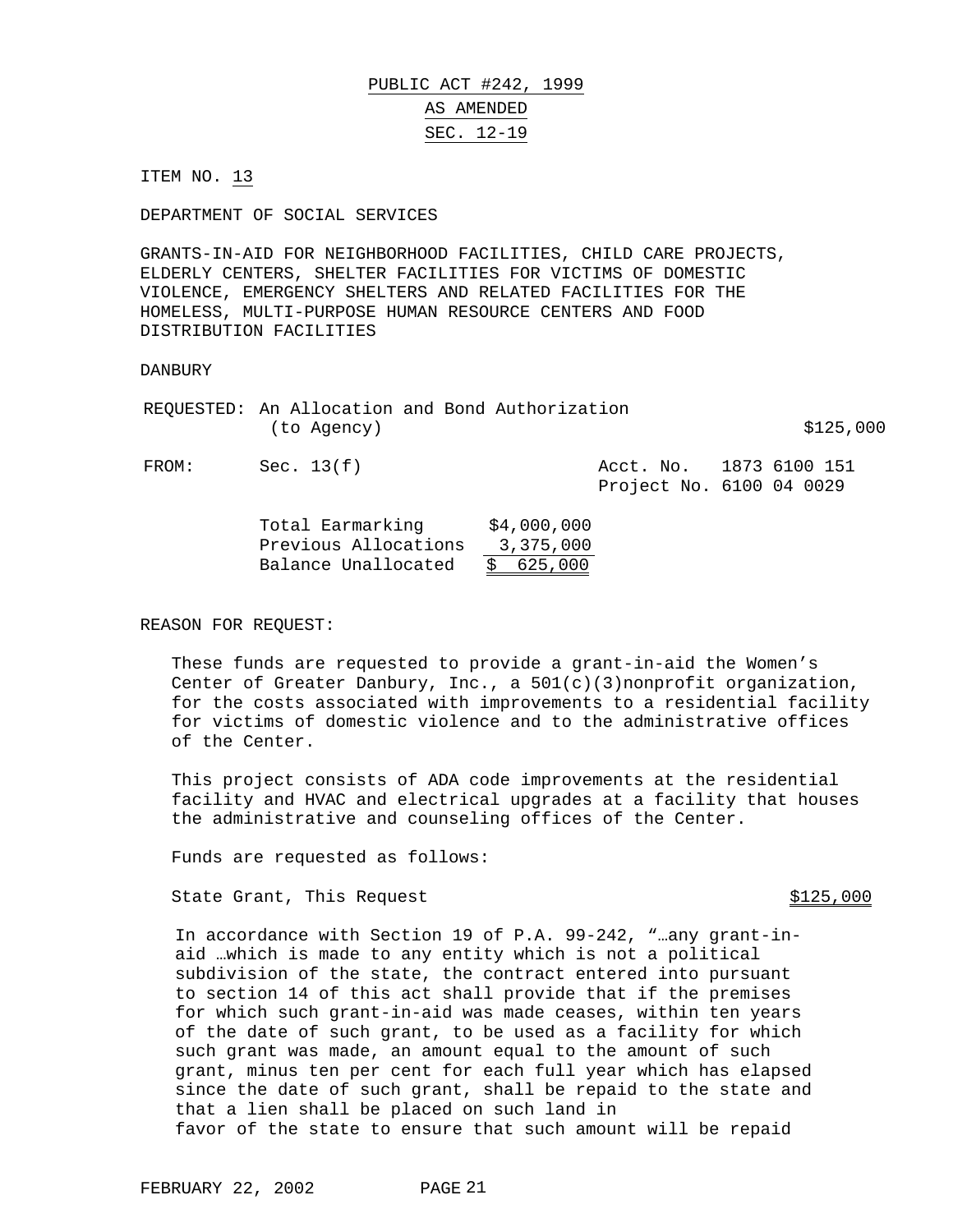in the event of such change in use, except that if the premises for which such grant-in-aid was made are owned by the state, a municipality or a housing authority, no lien shall be placed."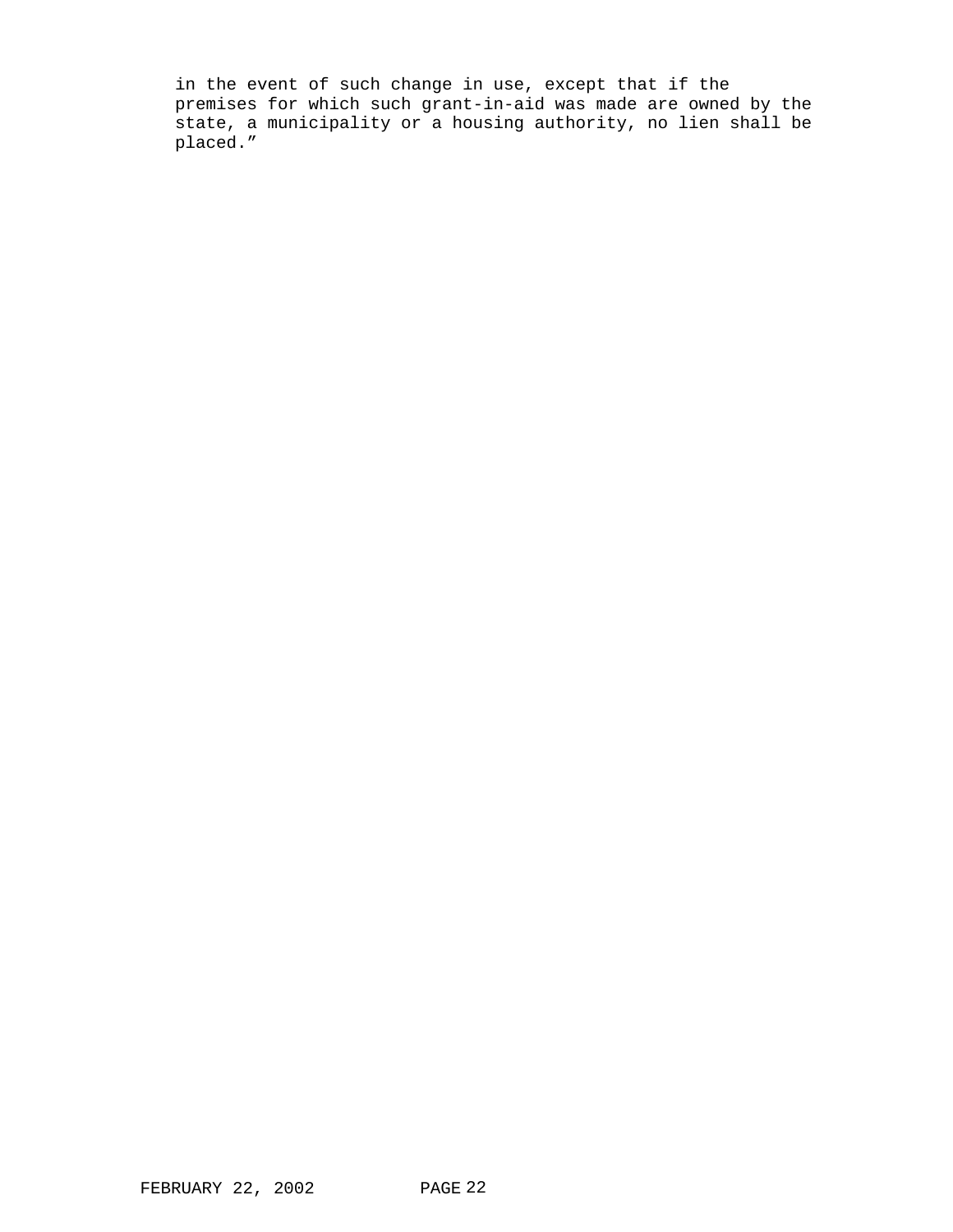# PUBLIC ACT #242, 1999 AS AMENDED SEC. 20-26

ITEM NO. 14

UNIVERSITY OF CONNECTICUT HEALTH CENTER

INSTITUTIONAL TECHNICAL UPGRADES

REQUESTED: An Allocation and Bond Authorization...............\$1,200,000

FROM: Sec. 21(i)(2) Acct. No. 3001-7302-020

Total Earmarking \$1,200,000 Previous Allocations -0-Balance Unallocated \$1,200,000

REASON FOR REQUEST:

These funds are requested to finance Phase II of institutional information technology upgrades at the University of Connecticut Health Center in Farmington.

Funds are requested as follows:

This Request

Improvements (Est.)  $$1,200,000$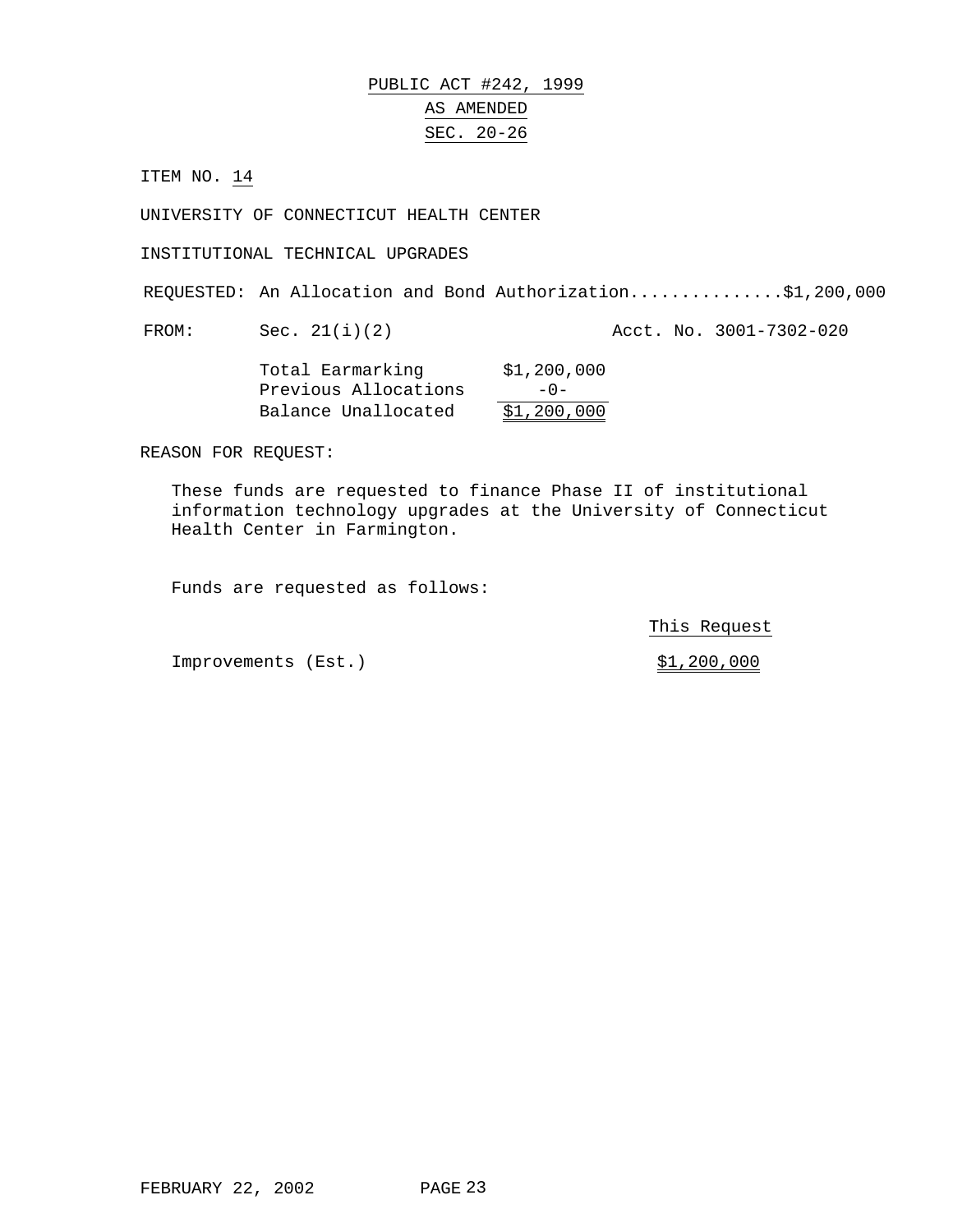PUBLIC ACT #242, 1999 AS AMENDED SEC. 31-38

ITEM NO. 15

DEPARTMENT OF MENTAL HEALTH AND ADDICTION SERVICES

GRANTS-IN-AID TO PRIVATE, NONPROFIT ORGANIZATIONS FOR ALTERATIONS AND IMPROVEMENTS TO VARIOUS FACILITIES

| REQUESTED: An Allocation and Bond Authorization |  |           |
|-------------------------------------------------|--|-----------|
| (to Agency)                                     |  | \$534,715 |

FROM: Sec. 32(f) Recrease Matchester Acct. No. 1873 4402 052 Project No.

| Total Earmarking     | \$5,750,000 |
|----------------------|-------------|
| Previous Allocations | 5, 215, 285 |
| Balance Unallocated  | \$534,715   |

REASON FOR REQUEST:

These funds are requested, along with those under Items 5 and 20, to provide grants-in-aid to 18 private non-profit organizations at 25 locations for new or expanded community residential or outpatient alcohol or drug abuse treatment facilities, including downpayment assistance as detailed on the following page. Also included are funds on an "as needed basis" by non-profit agencies for emergency repair projects not to exceed \$50,000.

In accordance with Section 38 of P.A. 99-242, "...any grant-inaid...which is made to any entity which is not a political subdivision of the state, the contract entered into pursuant to section 37 of this act shall provide that if the premises for which such grant-in-aid was made ceases, within ten years of the date of such grant, to be used as a facility for which such grant was made, an amount equal to the amount of such grant, minus ten per cent for each full year which has elapsed since the date of such grant, shall be repaid to the state and that a lien shall be placed on such land in favor of the state to ensure that such amount will be repaid in the event of such change in use, except that if the premises for which such grant-in-aid was made are owned by the State, a municipality or a housing authority, no lien need be placed."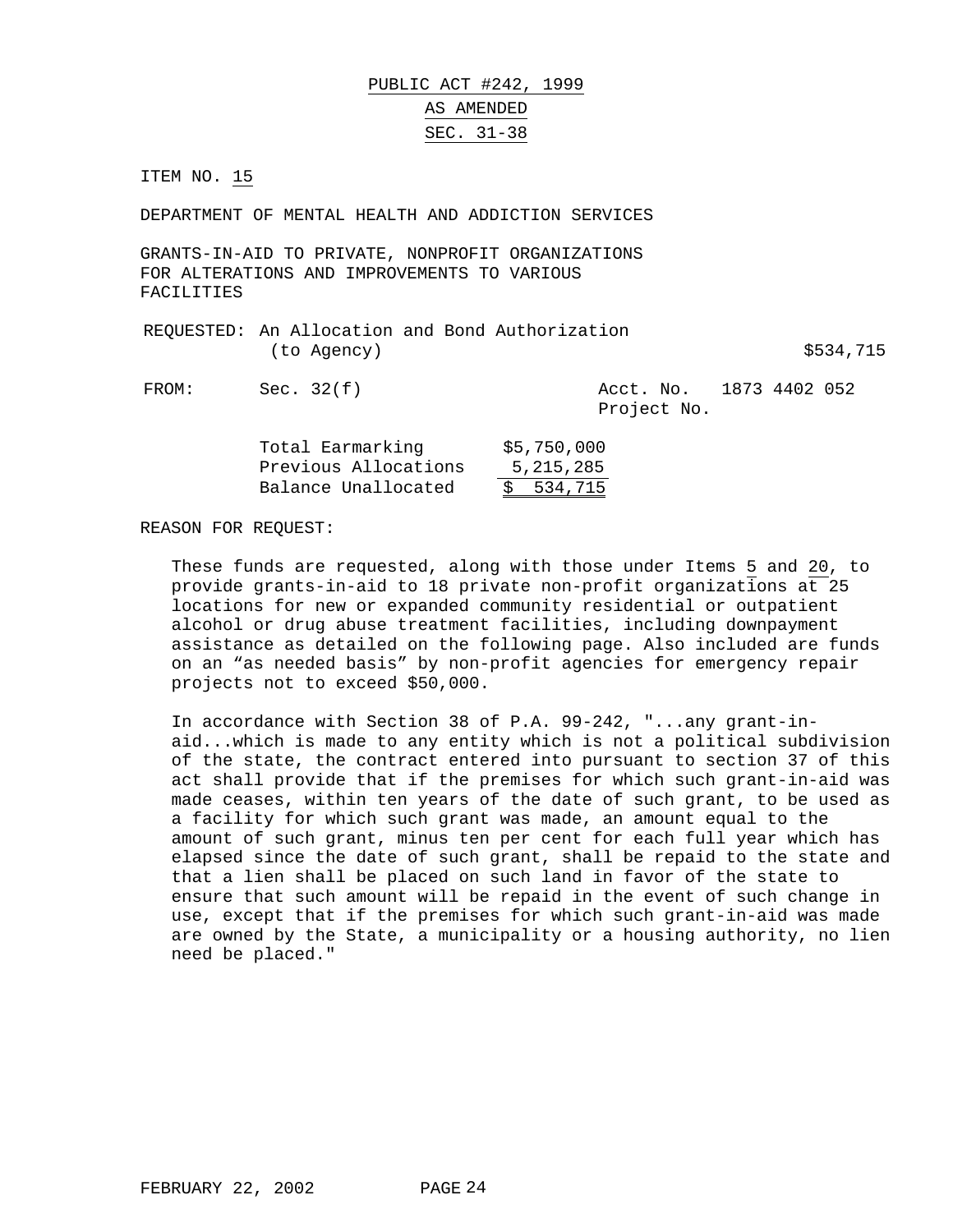ITEM NO.  $15$  (Cont'd.)

| Facility                                 | Municipality | Project                                              | This<br>Request |
|------------------------------------------|--------------|------------------------------------------------------|-----------------|
| Regional Network of<br>Programs, Inc.    | Bridgeport   | Roof Replacement                                     | \$10,980        |
| LMG Programs, Inc.                       | Stamford     | Window replacement                                   | 38,000          |
| LMG Programs, Inc.                       | Norwalk      | Window replacement                                   | 129,000         |
| Chemical Abuse Services<br>Agency, Inc.  | Bridgeport   | Downpayment<br>Assistance                            | 58,800          |
| Laurel House, Inc.                       | Stamford     | Apartment<br>Renovations                             | 190,000         |
| Ct. Renaissance, Inc.                    | Waterbury    | Catch basin,<br>basement<br>renovations              | 24,682          |
| Keystone House                           | Norwalk      | Fire escape,<br>kitchen<br>renovation,<br>appliances | 30,850          |
| Marrakech Day Services,<br>Inc.          | New Haven    | Roof repairs                                         | 27,344          |
| Continuum of Care, Inc.                  | New Haven    | Siding, porches,<br>roof                             | 60,850          |
| Continuum of Care, Inc.                  | New Haven    | Kitchen renovations                                  | 18,100          |
| Continuum of Care, Inc.                  | New Haven    | Renovate 3 story<br>building                         | 45,300          |
| Continuum of Care, Inc.                  | New Haven    | Flooring, HVAC,<br>electrical,<br>alterations        | 186,225         |
| Midstate Behavior Health<br>System, Inc. | Meriden      | Renovate<br>bathrooms,<br>kitchen, new<br>gutters    | 52,300          |
| Gilead Community<br>Services, Inc.       | Middletown   | Flooring                                             | 15,772          |
| Rushford Center, Inc.                    | Middletown   | Generator and<br>security system                     | 60,000          |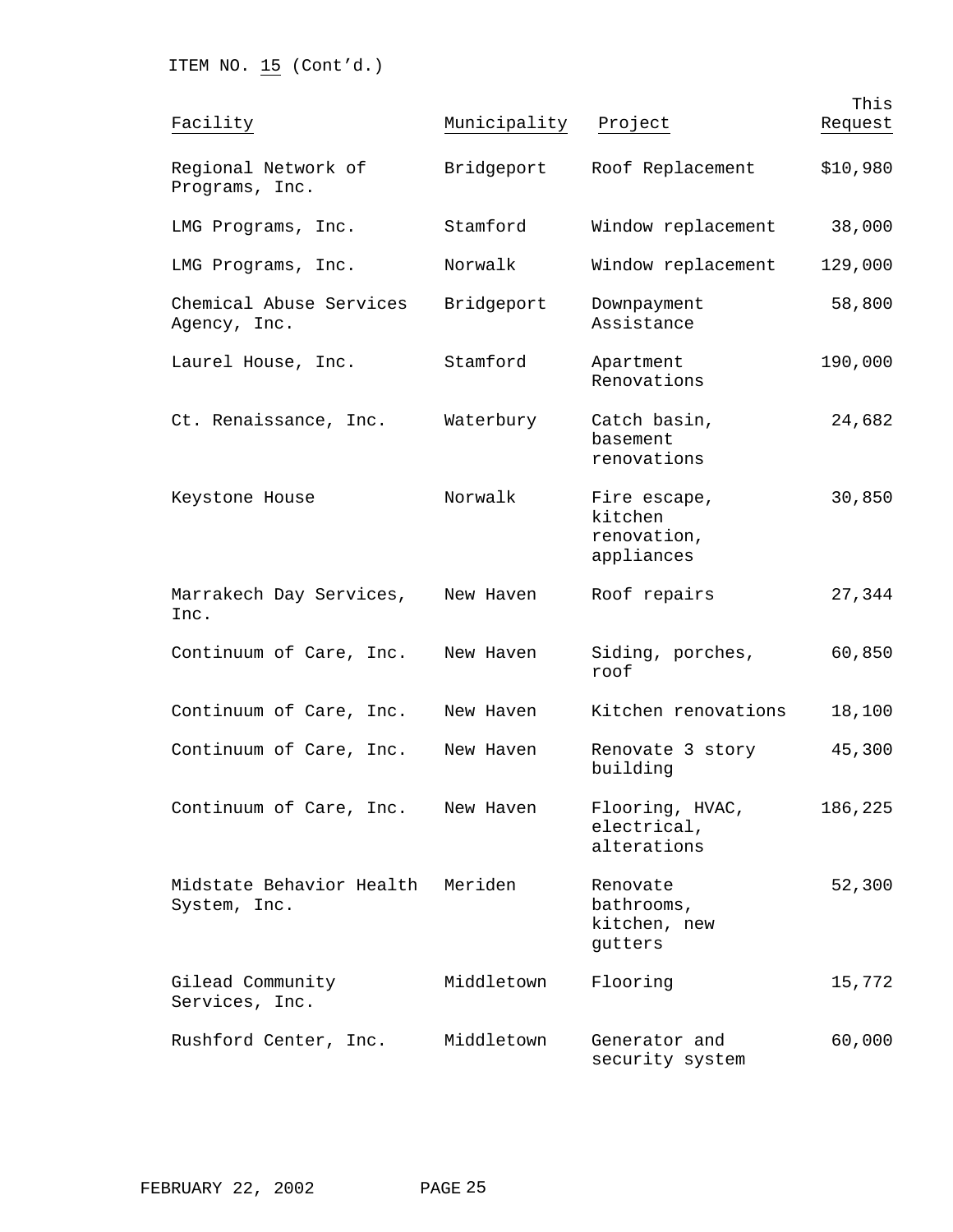| Harbor Health Services, Branford<br>Inc.                                                                  |             | Renovate<br>bathroom,<br>kitchen, air<br>conditioning and<br>driveway/sewer | 117,920                                            |
|-----------------------------------------------------------------------------------------------------------|-------------|-----------------------------------------------------------------------------|----------------------------------------------------|
| Harbor Health Services,<br>Inc.                                                                           | Branford    | Building safety,<br>masonry and<br>paving                                   | 101,755                                            |
| Perception Programs, Inc. Willimantic                                                                     |             | Energy upgrades,<br>siding and<br>windows                                   | 47,310                                             |
| First Step, Inc.                                                                                          | Groton      | Stairs, bathroom<br>and roof                                                | 46,351                                             |
| Community Mental Health<br>Affiliates, Inc.                                                               | New Britain | Roof replacement                                                            | 27,260                                             |
| Community Mental Health<br>Affiliates, Inc.                                                               | New Britain | Install fire door                                                           | 13,900                                             |
| Interlude, Inc.                                                                                           | Danbury     | Deck and entrance                                                           | 20,955                                             |
| Midwestern Ct. Council on Danbury<br>Alcoholism, Inc.                                                     |             | Lower level<br>renovations                                                  | 200,000                                            |
| Morris Foundation, Inc.                                                                                   | Waterbury   | Replace furnace<br>and windows                                              | 27,840                                             |
| Morris Foundation, Inc.                                                                                   | Waterbury   | Replace driveway,<br>basement floor<br>and drainage<br>improvements         | 13,850                                             |
| Contingency Fund                                                                                          |             | Emergency repairs<br>"as needed"                                            | 100,000                                            |
| Total<br>Less: SA 3-2, Sec. 50(f)(2), Item 20<br>SA 01-2, Sec. 9(g), Item 5<br>State Grants, This Request |             |                                                                             | \$1,665,344<br>378,805<br>751,824<br>534,715<br>\$ |

ITEM NO.  $15$  (Cont'd.)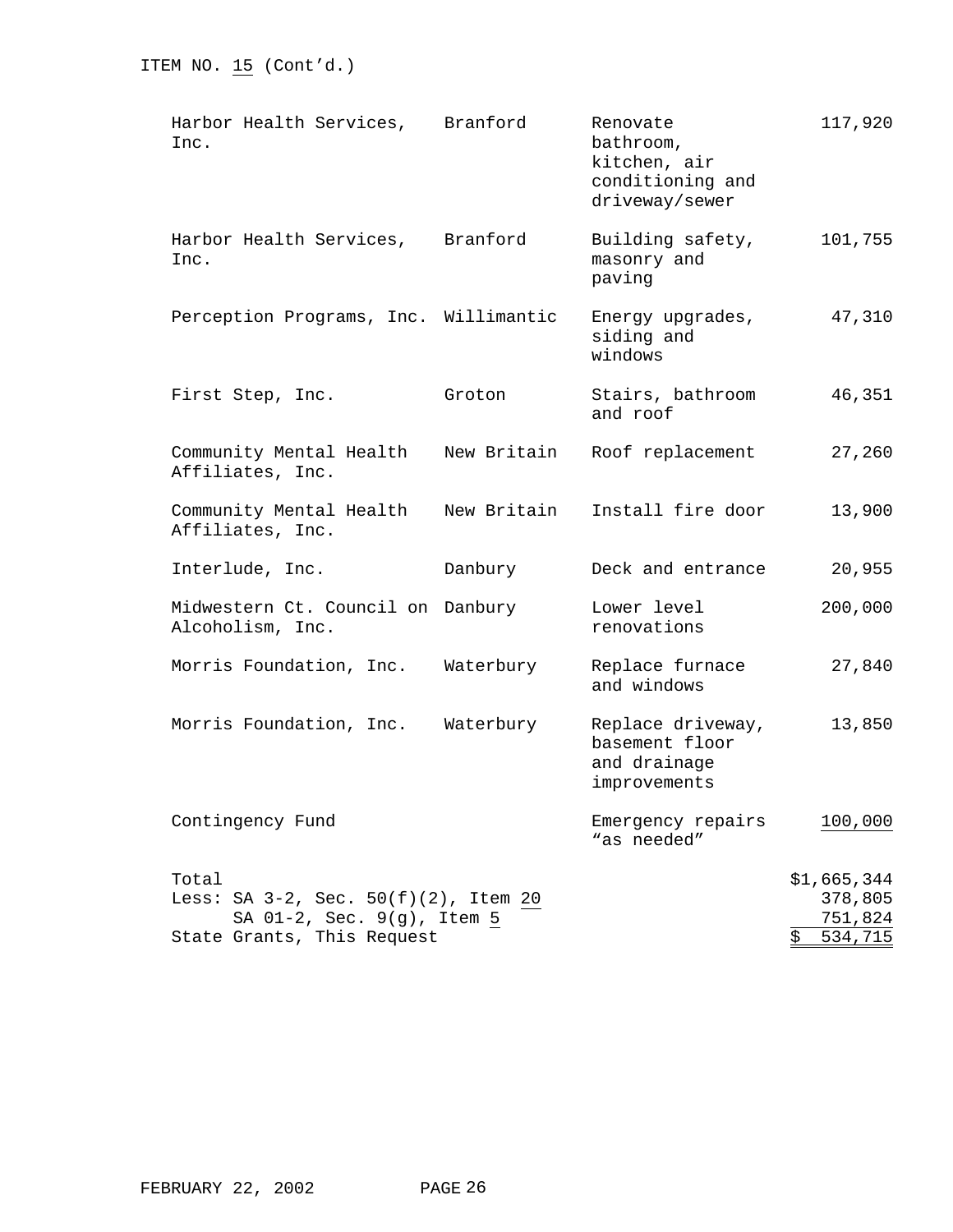# PUBLIC ACT #242, 1999 AS AMENDED SEC. 31-38

ITEM NO. 16

DEPARTMENT OF SOCIAL SERVICES

GRANTS-IN-AID FOR NEIGHBORHOOD FACILITIES, CHILD CARE PROJECTS, ELDERLY CENTERS, SHELTER FACILITIES FOR VICTIMS OF DOMESTIC VIOLENCE, EMERGENCY SHELTERS AND RELATED FACILITIES FOR THE HOMELESS, MULTI-PURPOSE HUMAN RESOURCE CENTERS AND FOOD DISTRIBUTION FACILITIES

NEW LONDON

|       | (to Agency)     | REQUESTED: An Allocation and Bond Authorization | \$200,000                                           |
|-------|-----------------|-------------------------------------------------|-----------------------------------------------------|
| FROM: | Sec. $32(q)(1)$ |                                                 | Acct. No. 1873 6100 151<br>Project No. 6100 04 0030 |

| Total Earmarking     | \$4,000,000 |
|----------------------|-------------|
| Previous Allocations | 1,500,000   |
| Balance Unallocated  | \$2,500,000 |

REASON FOR REQUEST:

These funds are requested to provide a grant-in-aid to the Women's Center of Southeastern Connecticut, Inc., a 501(c)(3) nonprofit organization, to assist in the costs associated with renovations to its facility in New London.

This project consists of handicapped accessibility improvements, renovations to the third floor for additional office space and structural improvements to the building. The facility provides administrative, program and counseling space for approximately 350 clients annually.

| Funds are requested as follows: |           |
|---------------------------------|-----------|
| Total Project Cost              | \$299,000 |
| Less: Applicant Funds           | 99,000    |
| State Grant, This Request       | \$200,000 |

In accordance with Section 38 of P.A. 99-242, "…any grantin-aid …which is made to any entity which is not a political subdivision of the state, the contract entered into pursuant to section 32 of this act shall provide that if the premises for which such grant-in-aid was made ceases, within ten years of the date of such grant, to be used as a facility for which such grant was made, an amount equal to the amount of such grant, minus ten per cent for each full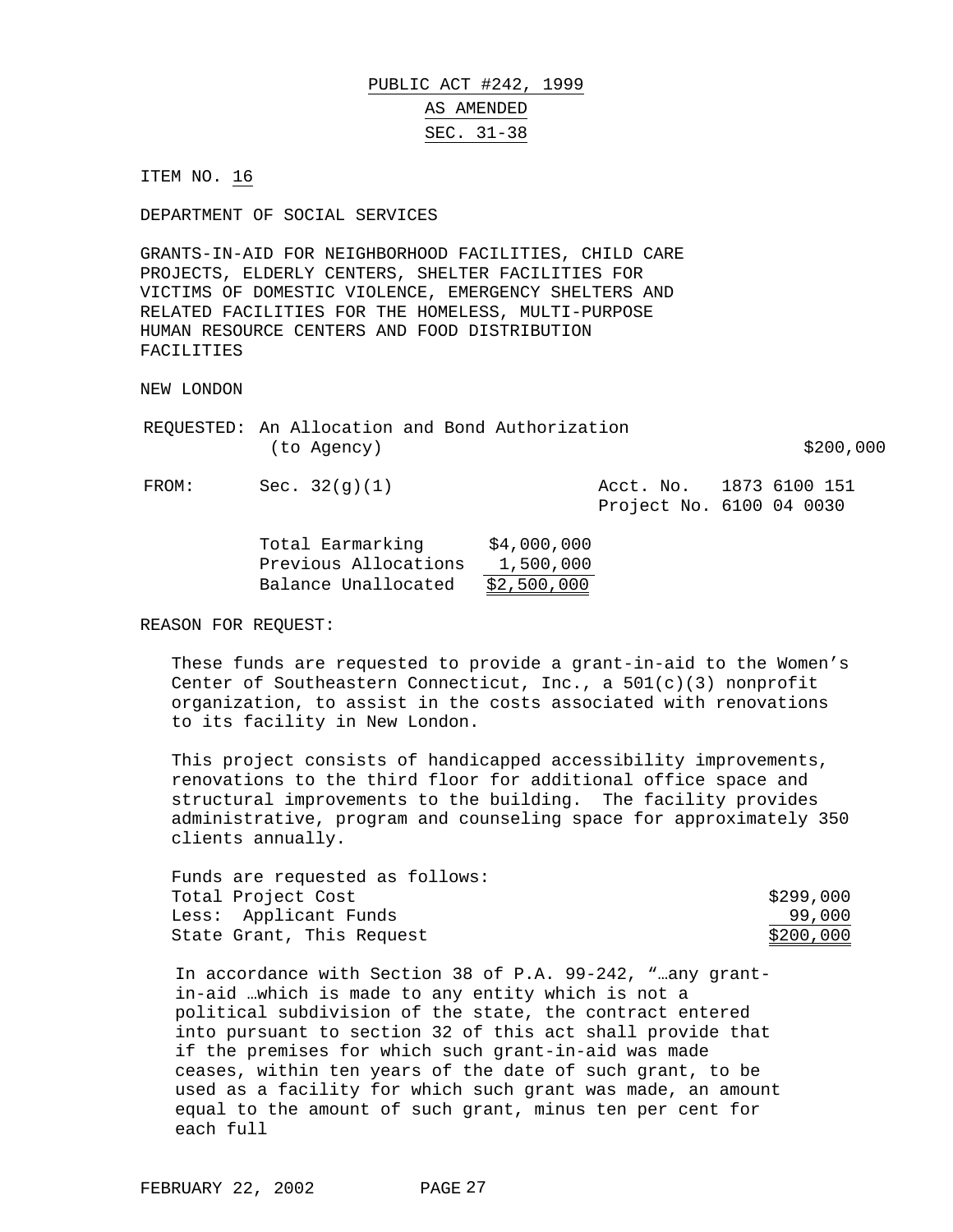ITEM NO. 16 (Cont'd.)

year which has elapsed since the date of such grant, shall be repaid to the state and that a lien shall be placed on such land in

favor of the state to ensure that such amount will be repaid in the event of such change in use, except that if the premises for which such grant-in-aid was made are owned by the state, a municipality or a housing authority, no lien shall be placed."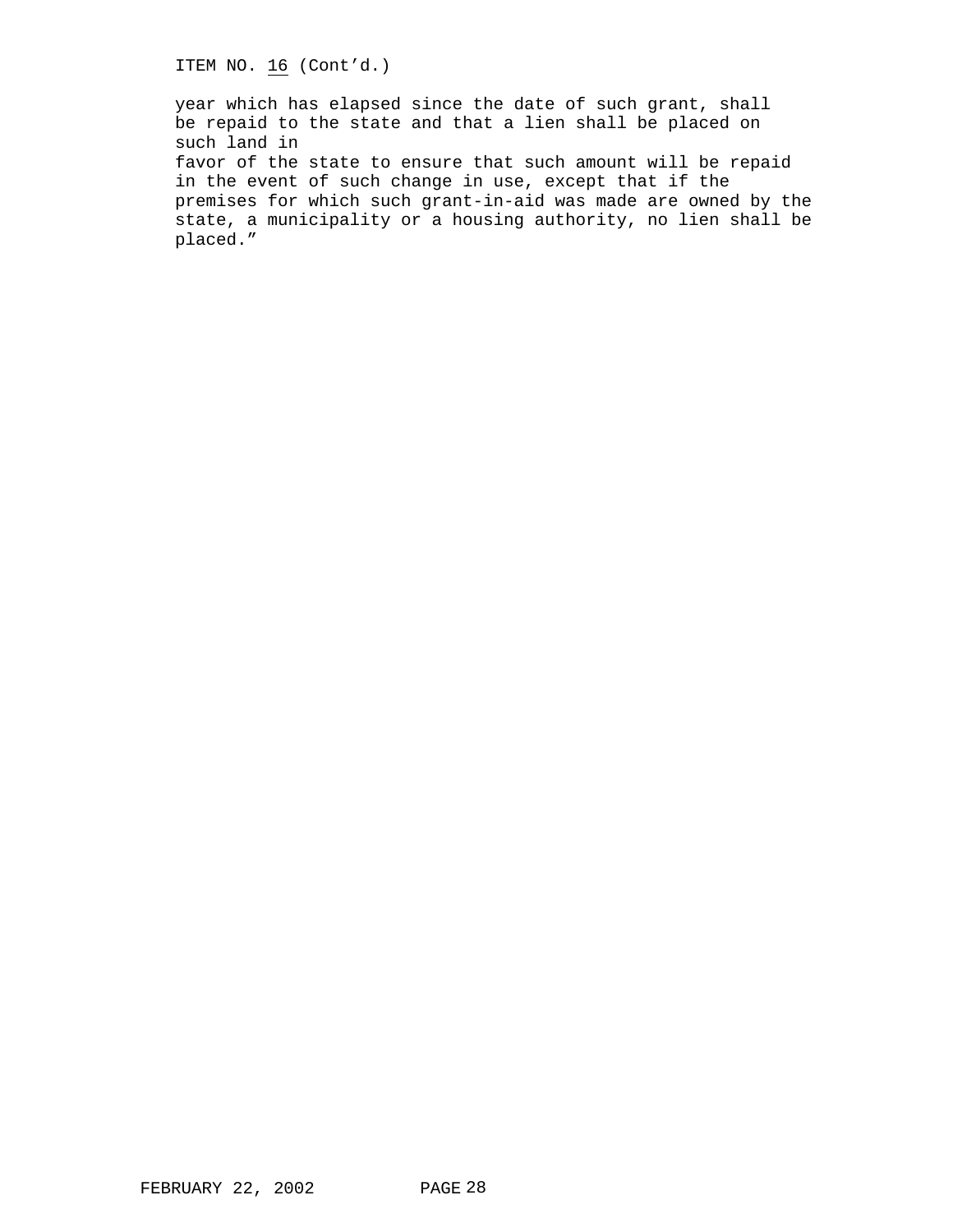# SPECIAL ACT #1, 1997 JUNE SPECIAL SESSION AS AMENDED SEC. 1-7

ITEM NO. 17

DEPARTMENT OF MENTAL RETARDATION

ADDITIONS, ALTERATIONS, RENOVATIONS AND IMPROVEMENTS TO BUILDINGS AND GROUNDS, INCLUDING UTILITIES AND MECHANICAL SYSTEMS, CODE COMPLIANCE AND ENERGY CONSERVATION PROJECTS

REQUESTED: An Allocation and Bond Authorization...................\$78,835

| FROM: | Sec. 2(h)(1) |  | Acct. No. 3971-4114-010 |
|-------|--------------|--|-------------------------|
|       |              |  | Project No. BI-NN-1000  |

| Total Earmarking     | \$4,000,000 |
|----------------------|-------------|
| Previous Allocations | 2,134,346   |
| Balance Unallocated  | \$1,865,654 |

REASON FOR REQUEST:

These funds are requested to finance renovations and improvements at various Department of Mental Retardation facilities as detailed below.

|                                           | Estimated Costs |
|-------------------------------------------|-----------------|
|                                           |                 |
| Water System Improvements-Southbury       | \$32,200        |
| HVAC Upgrade-Broadway Group Home, Norwich | 46,635          |
| Total, This Request                       | \$78,835        |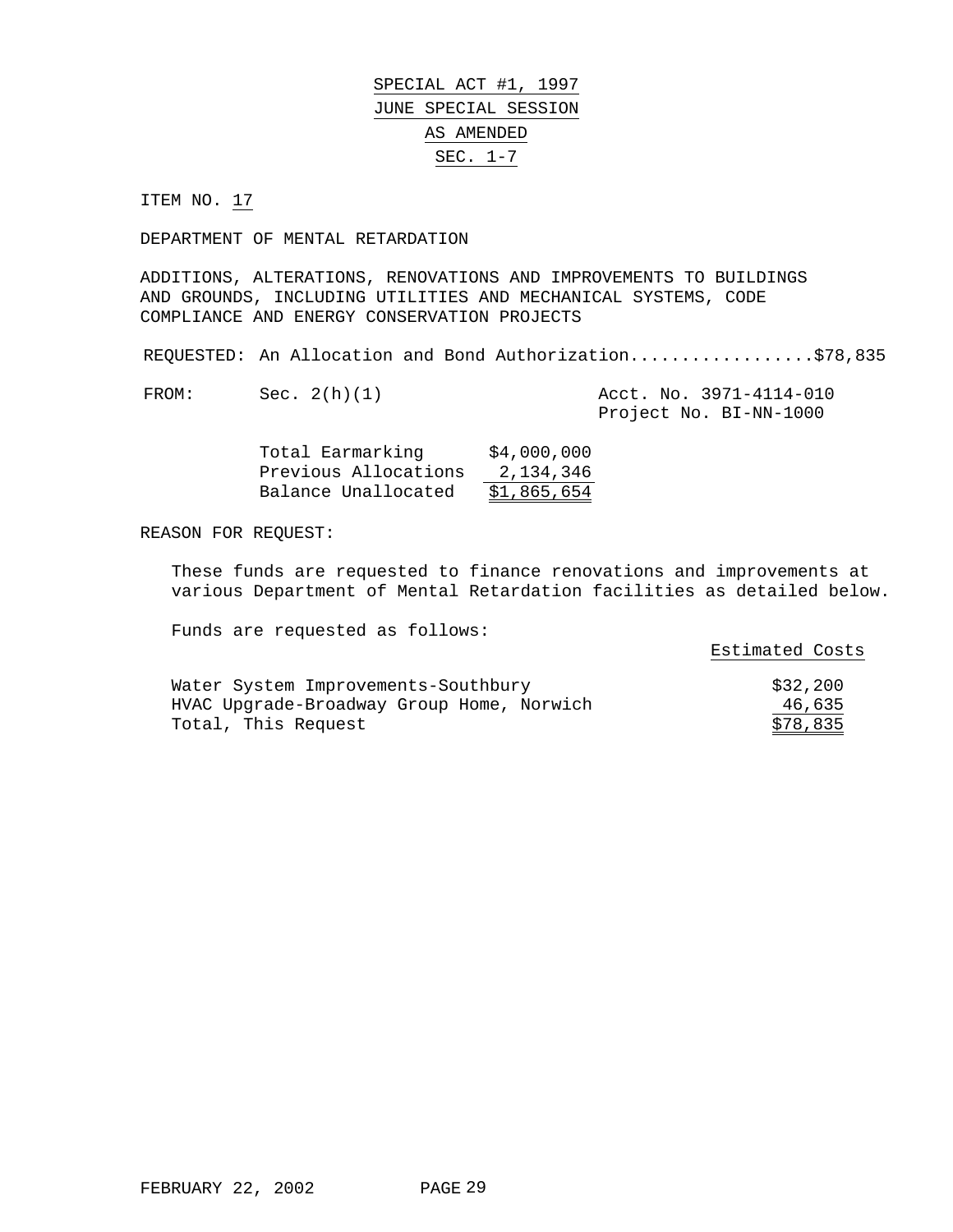SPECIAL ACT #1, 1997 JUNE SPECIAL SESSION AS AMENDED SEC. 20-26

ITEM NO. 18

UNIVERSITY OF CONNECTICUT HEALTH CENTER

AT FARMINGTON

ALTERATIONS AND IMPROVEMENTS TO BUILDINGS AND GROUNDS INCLUDING UTILITIES AND ROADS AND CODE COMPLIANCE PROJECTS

REQUESTED: An Allocation and Bond Authorization...............\$1,960,000

FROM: Sec. 21(j)(4) Acct. No. 3981-7302-040

| Total Earmarking     | \$2,000,000 |
|----------------------|-------------|
| Previous Allocations | $-0-$       |
| Balance Unallocated  | \$2,000,000 |

REASON FOR REQUEST:

These funds are requested to finance construction associated with the separation of the exhaust of approximately 50 existing laboratory fume hoods from the general building exhaust system at the University of Connecticut Health Center in Farmington. The modification is required to comply with current building and fire safety codes.

Funds are requested as follows:

This Request

Construction (Est)  $$1,960,000$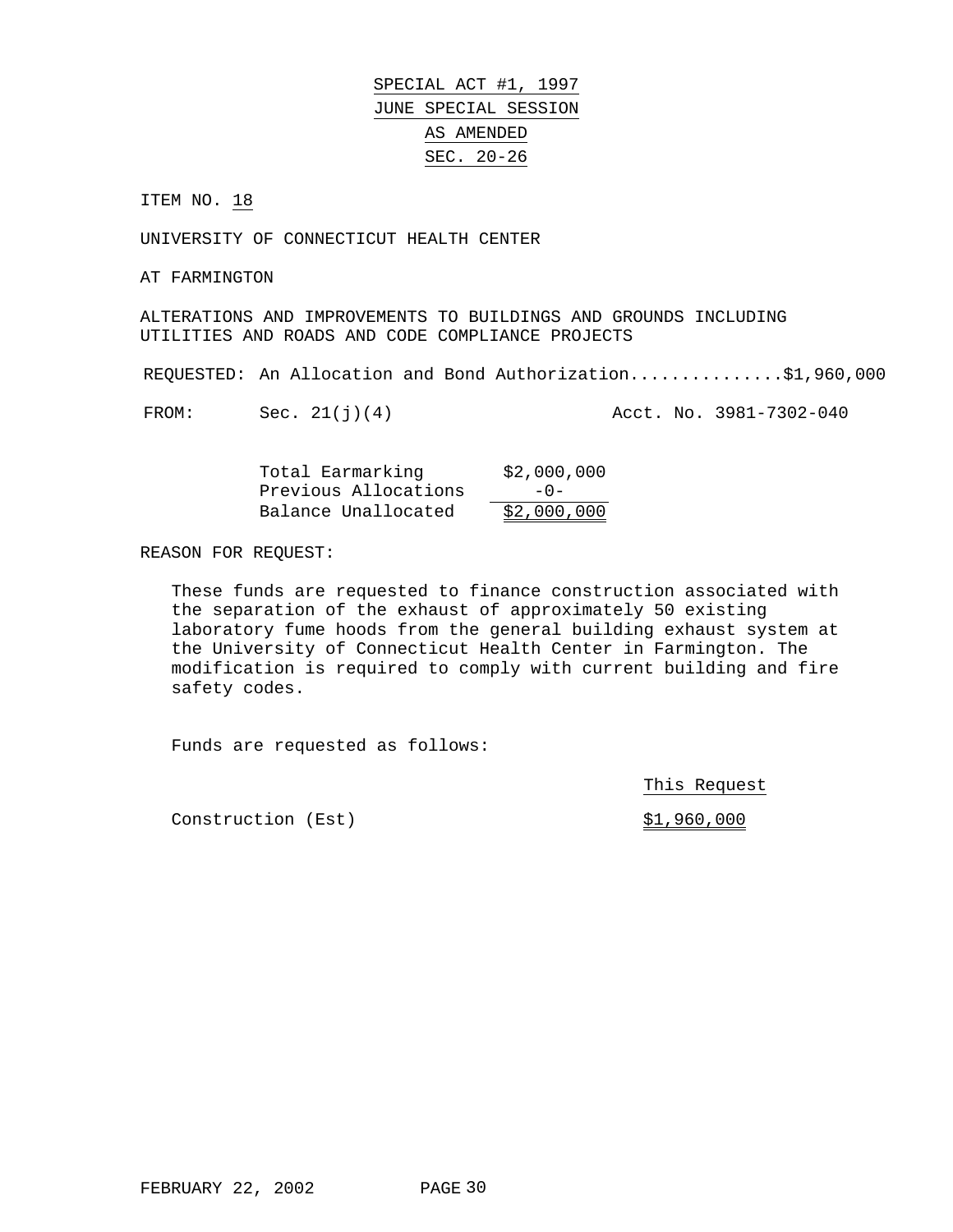## SPECIAL ACT #20, 1995 AS AMENDED SEC. 21-27

ITEM NO. 19

DEPARTMENT OF MENTAL HEALTH AND ADDICTION SERVICES

ALTERATIONS, RENOVATIONS, ADDITIONS AND IMPROVEMENTS, INCLUDING NEW CONSTRUCTION IN ACCORDANCE WITH THE DEPARTMENTAL MASTER CAMPUS PLAN

REQUESTED: An Allocation and Bond Authorization.................\$610,200

FROM: Sec. 22(j)(2) Acct. No. 3961-4402-020 Project No. BI-MH-1000

| Total Earmarking     | \$9,206,000 |
|----------------------|-------------|
| Previous Allocations | 8,412,801   |
| Balance Unallocated  | \$793,199   |

REASON FOR REQUEST:

These funds are requested to finance various improvements at Connecticut Valley Hospital in Middletown as detailed below.

|                                        | Estimated Costs |
|----------------------------------------|-----------------|
| Demolition-CVH                         | \$295,200       |
| Renovations to Unit 6-Whiting Forensic |                 |
| Institute-CVH                          | 315,000         |
| Total, This Request                    | \$610,200       |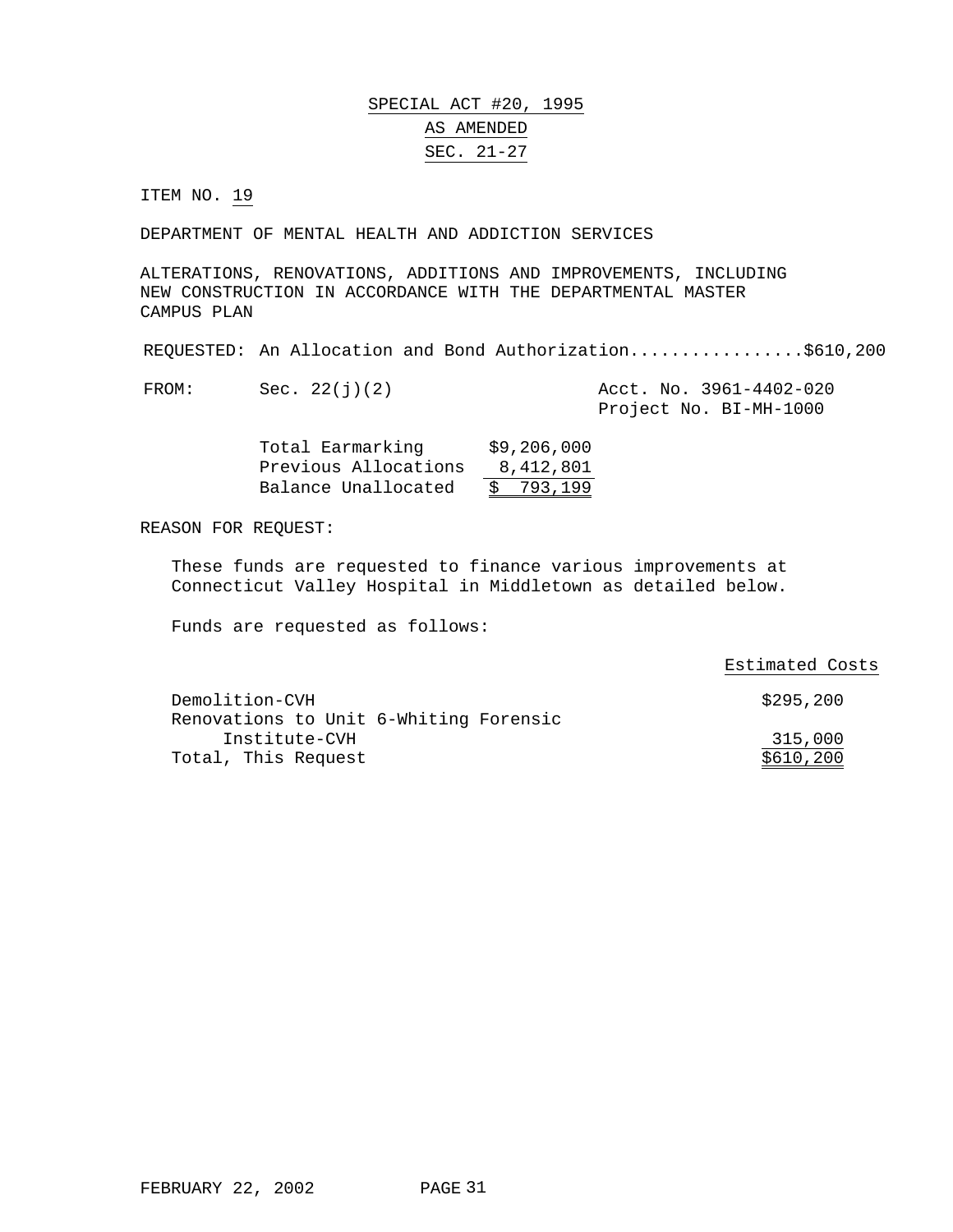# SPECIAL ACT #2, 1993 AS AMENDED SEC. 49-54

ITEM NO. 20

DEPARTMENT OF MENTAL HEALTH AND ADDICTION SERVICES

GRANTS-IN-AID TO PRIVATE NON-PROFIT ORGANIZATIONS FOR NEW OR EXPANDED COMMUNITY RESIDENTIAL OR OUTPATIENT ALCOHOL OR DRUG ABUSE TREATMENT FACILITIES FOR CAPITAL COSTS RELATED TO START-UP

|             | REQUESTED: An Allocation and Bond Authorization |           |
|-------------|-------------------------------------------------|-----------|
| (to Agency) |                                                 | \$378,805 |
|             |                                                 |           |

FROM: Sec. 50(f)(2) Acct. No. 1873 4402 041

| Total Earmarking     | \$811,250 |
|----------------------|-----------|
| Previous Allocations | 432,445   |
| Balance Unallocated  | \$378,805 |

REASON FOR REQUEST:

These funds are requested, along with those under Items 5 and 15, to provide grants-in-aid to 18 private non-profit organizations at 25 locations for new or expanded community residential or outpatient alcohol or drug abuse treatment facilities, including downpayment assistance as detailed on the following page. Also included are funds on an "as needed basis" by non-profit agencies for emergency repair projects not to exceed \$50,000.

In accordance with Section 56 of S.A. 93-2, "...any grant-inaid...which is made to any entity which is not a political subdivision of the state, the contract entered into pursuant to section 50 of this act shall provide that if the premises for which such grant-in-aid was made ceases, within ten years of the date of such grant, to be used as a facility for which such grant was made, an amount equal to the amount of such grant, minus ten per cent for each full year which has elapsed since the date of such grant, shall be repaid to the state and that a lien shall be placed on such land in favor of the state to ensure that such amount will be repaid in the event of such change in use, except that if the premises for which such grant-in-aid was made are owned by the State, a municipality or a housing authority, no lien need be placed."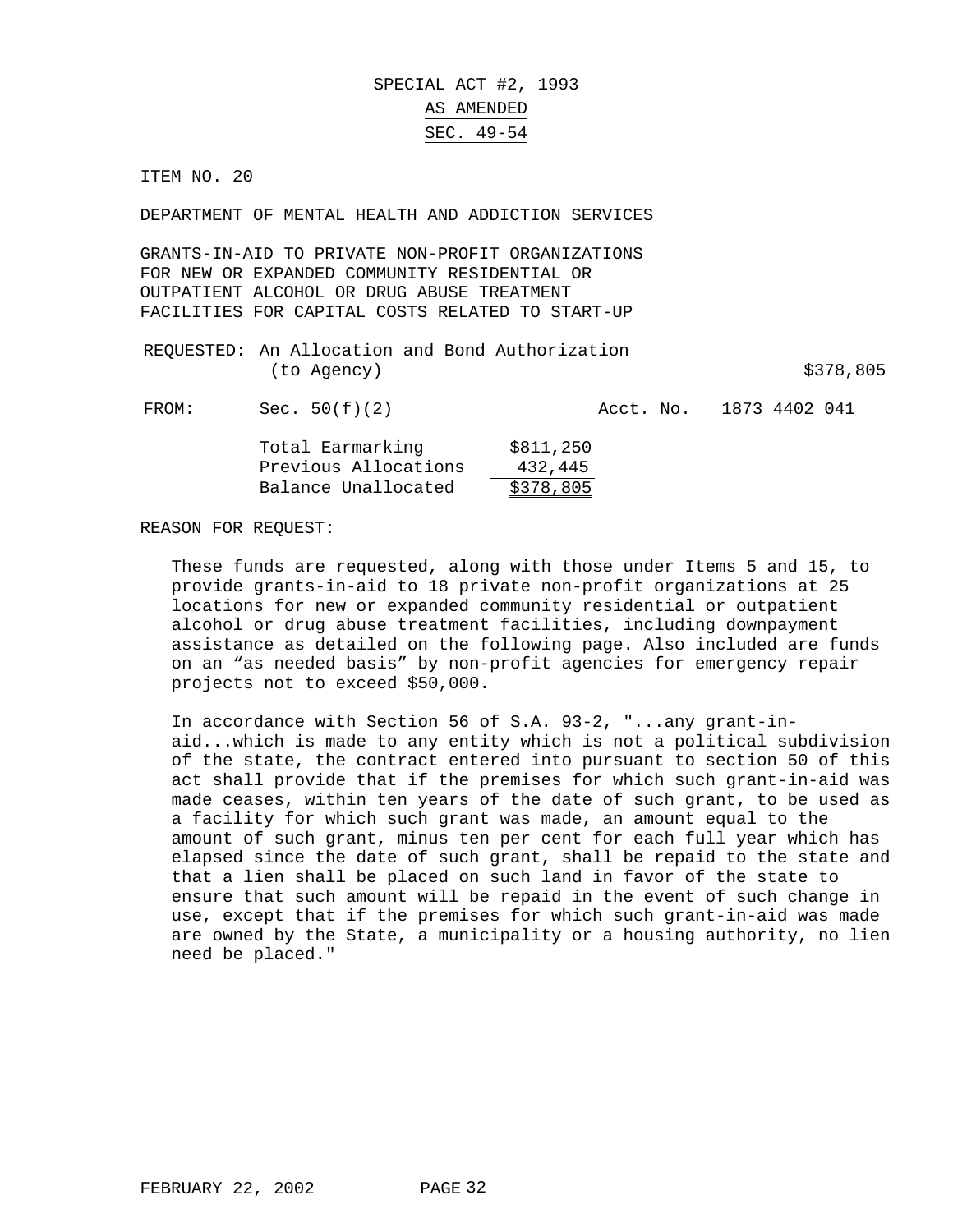ITEM NO. 20 (Cont'd.)

| Facility                                 | Municipality | Project                                              | This<br>Request |
|------------------------------------------|--------------|------------------------------------------------------|-----------------|
| Regional Network of<br>Programs, Inc.    | Bridgeport   | Roof Replacement                                     | \$10,980        |
| LMG Programs, Inc.                       | Stamford     | Window replacement                                   | 38,000          |
| LMG Programs, Inc.                       | Norwalk      | Window replacement                                   | 129,000         |
| Chemical Abuse Services<br>Agency, Inc.  | Bridgeport   | Downpayment<br>Assistance                            | 58,800          |
| Laurel House, Inc.                       | Stamford     | Apartment<br>Renovations                             | 190,000         |
| Ct. Renaissance, Inc.                    | Waterbury    | Catch basin,<br>basement<br>renovations              | 24,682          |
| Keystone House                           | Norwalk      | Fire escape,<br>kitchen<br>renovation,<br>appliances | 30,850          |
| Marrakech Day Services,<br>Inc.          | New Haven    | Roof repairs                                         | 27,344          |
| Continuum of Care, Inc.                  | New Haven    | Siding, porches,<br>roof                             | 60,850          |
| Continuum of Care, Inc.                  | New Haven    | Kitchen renovations                                  | 18,100          |
| Continuum of Care, Inc.                  | New Haven    | Renovate 3 story<br>building                         | 45,300          |
| Continuum of Care, Inc.                  | New Haven    | Flooring, HVAC,<br>electrical,<br>alterations        | 186,225         |
| Midstate Behavior Health<br>System, Inc. | Meriden      | Renovate<br>bathrooms,<br>kitchen, new<br>gutters    | 52,300          |
| Gilead Community<br>Services, Inc.       | Middletown   | Flooring                                             | 15,772          |
| Rushford Center, Inc.                    | Middletown   | Generator and<br>security system                     | 60,000          |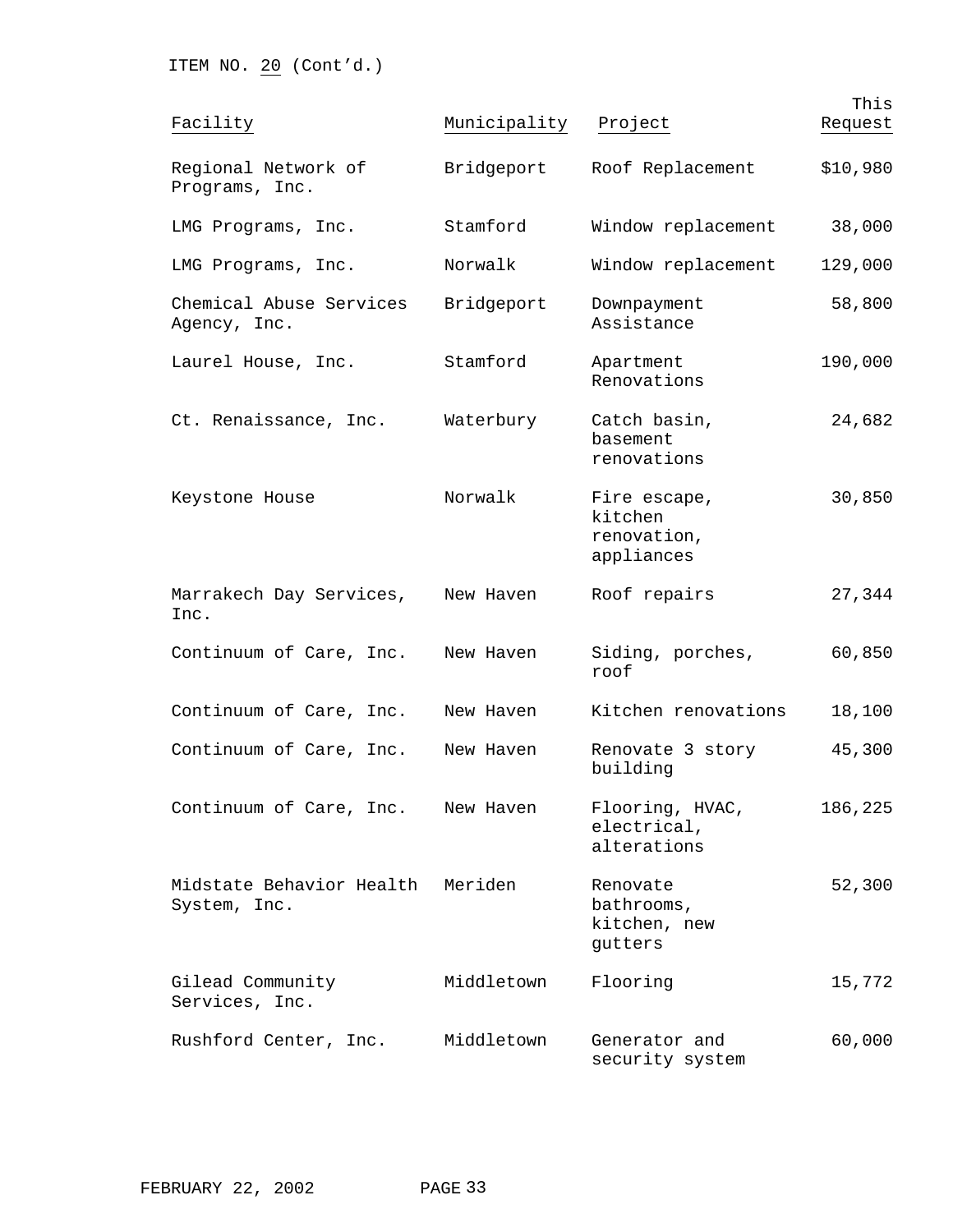| Harbor Health Services,<br>Inc.                                                                           | Branford    | Renovate<br>bathroom,<br>kitchen, air<br>conditioning and<br>driveway/sewer | 117,920                                            |
|-----------------------------------------------------------------------------------------------------------|-------------|-----------------------------------------------------------------------------|----------------------------------------------------|
| Harbor Health Services, Branford<br>Inc.                                                                  |             | Building safety,<br>masonry and<br>paving                                   | 101,755                                            |
| Perception Programs, Inc. Willimantic                                                                     |             | Energy upgrades,<br>siding and<br>windows                                   | 47,310                                             |
| First Step, Inc.                                                                                          | Groton      | Stairs, bathroom<br>and roof                                                | 46,351                                             |
| Community Mental Health<br>Affiliates, Inc.                                                               | New Britain | Roof replacement                                                            | 27,260                                             |
| Community Mental Health<br>Affiliates, Inc.                                                               | New Britain | Install fire door                                                           | 13,900                                             |
| Interlude, Inc.                                                                                           | Danbury     | Deck and entrance                                                           | 20,955                                             |
| Midwestern Ct. Council on Danbury<br>Alcoholism, Inc.                                                     |             | Lower level<br>renovations                                                  | 200,000                                            |
| Morris Foundation, Inc.                                                                                   | Waterbury   | Replace furnace<br>and windows                                              | 27,840                                             |
| Morris Foundation, Inc.                                                                                   | Waterbury   | Replace driveway,<br>basement floor<br>and drainage<br>improvements         | 13,850                                             |
| Contingency Fund                                                                                          |             | Emergency repairs<br>"as needed"                                            | 100,000                                            |
| Total<br>Less: PA 99-242, Sec. 32(f), Item 15<br>SA 01-2, Sec. 9(g), Item 5<br>State Grants, This Request |             |                                                                             | \$1,665,344<br>534,715<br>751,824<br>\$<br>378,805 |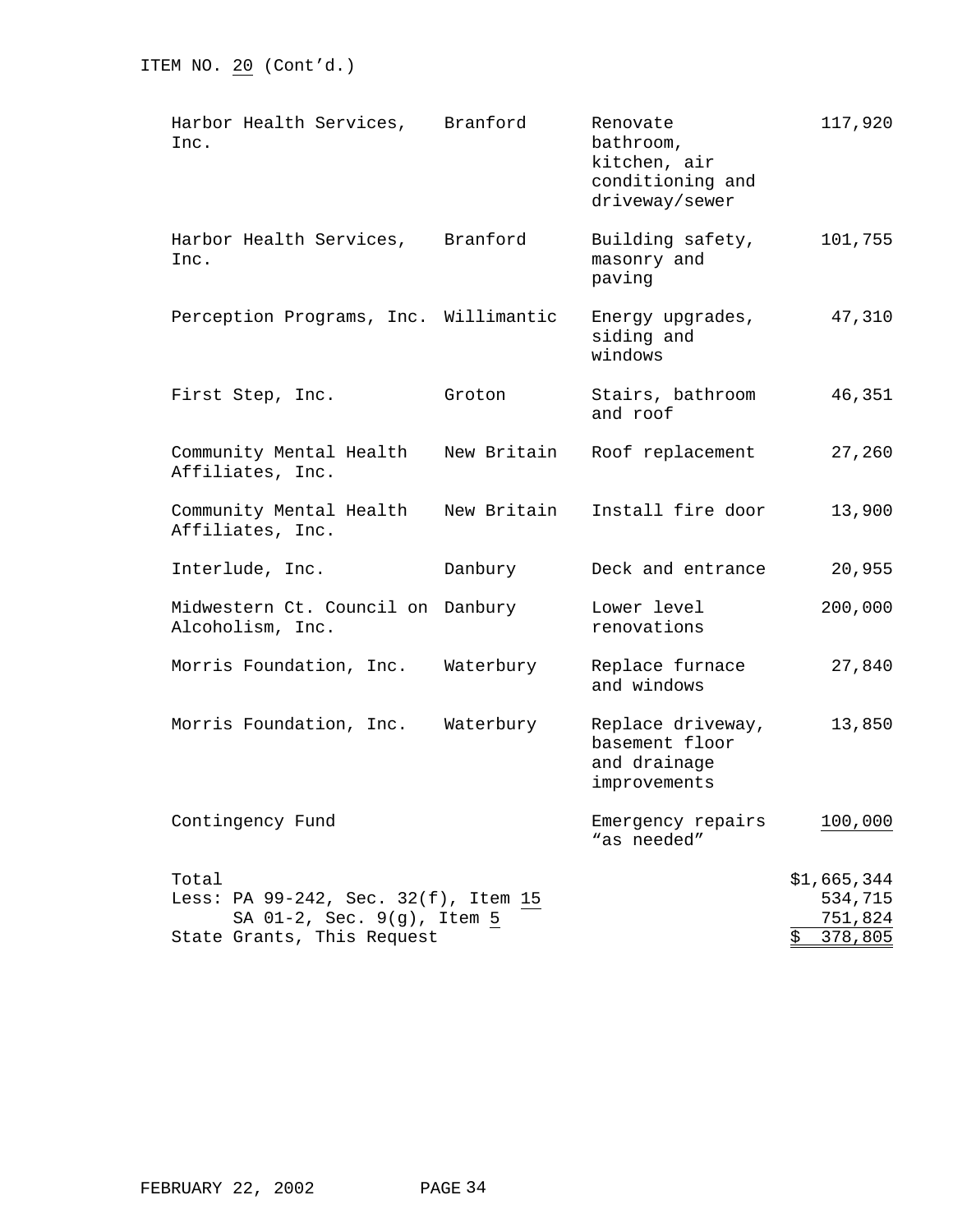## PUBLIC ACT #420, 1986 AS AMENDED SEC. 1-10

ITEM NO. 21

DEPARTMENT OF ENVIRONMENTAL PROTECTION

CLEAN WATER FUND

REQUESTED: 1) An Allocation and Bond Authorization of General Obligation Bonds (to Agency)......\$1,580,657 2) An Allocation and Bond Authorization of Revenue Bonds (to Agency)................... 3,524,537 Total, This Request.............................\$5,105,194

FROM: Acct. No. 6864-3100-999 \$ 148,695 Acct. No. 6864-3105-999 \$1,431,962 Acct. No. 6865-3105-888 \$3,524,537

|                      | Revenue Bonds                  |  | G.O. Bonds |
|----------------------|--------------------------------|--|------------|
| Total Authorized     | $$1,080,400,000$ \$757,830,000 |  |            |
| Previous Allocations | 929, 322, 944 661, 881, 000    |  |            |
| Balance Unallocated  | 151,077,056 \$ 95,949,000      |  |            |

#### REASON FOR REQUEST:

These funds are requested to provide a grant and loan to the City of Bridgeport for nitrogen removal improvements at the East and West Side wastewater treatment facilities. Also, included in the grant amount are administrative costs associated with this project.

In accordance with Public Act 86-420, as amended, a combined sewer project shall receive a grant of fifty percent of the cost and a loan of fifty percent of the cost. Any other eligible water quality project shall receive a grant of twenty percent of the cost and a loan of eighty percent of the cost. However, a construction project undertaken for nitrogen removal shall receive a project grant of up to thirty per cent of the cost of the project associated with nitrogen removal and a loan for the remainder of the costs of the project, not exceeding one hundred per cent. Also in accordance with Public Act 86-420, as amended, revenue bonds shall not constitute a charge, lien or encumbrance, legal or equitable, upon any property of the State or of any political subdivision thereof, except the property mortgaged or otherwise encumbered under the provisions and for the purposes of Sections 22a-475 to 22a-483 of the General Statutes, inclusive.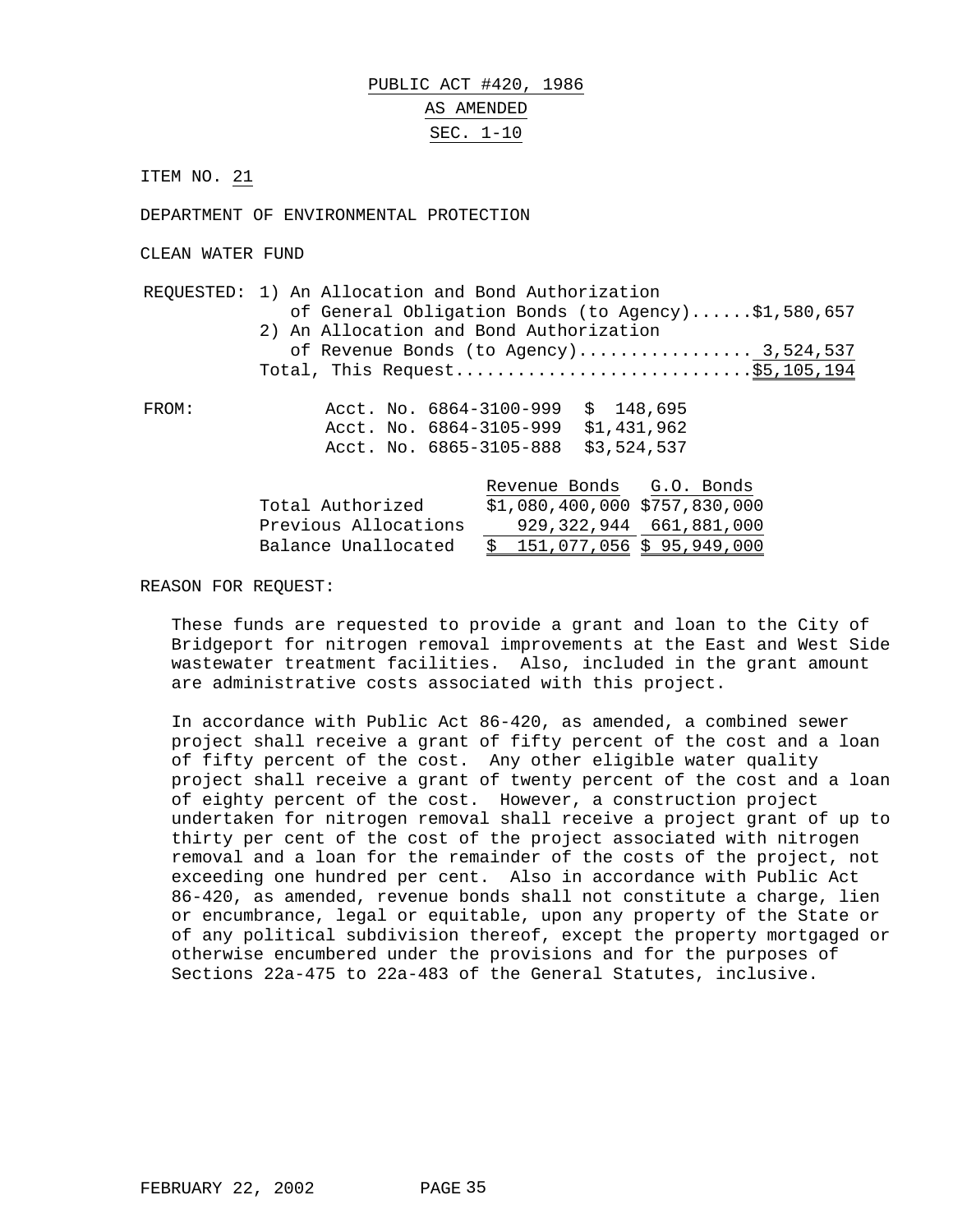City of Bridgeport Account No. 416-D/C

Nitrogen removal retrofit process utilizing existing plant facilities at both the East and West Side Wastewater Treatment Facilities

Grant (G.O) \$1,431,962 Administration (G.O.) 148,695 Loan (Revenue) 3,524,537 Total, This Request  $$5,105,194$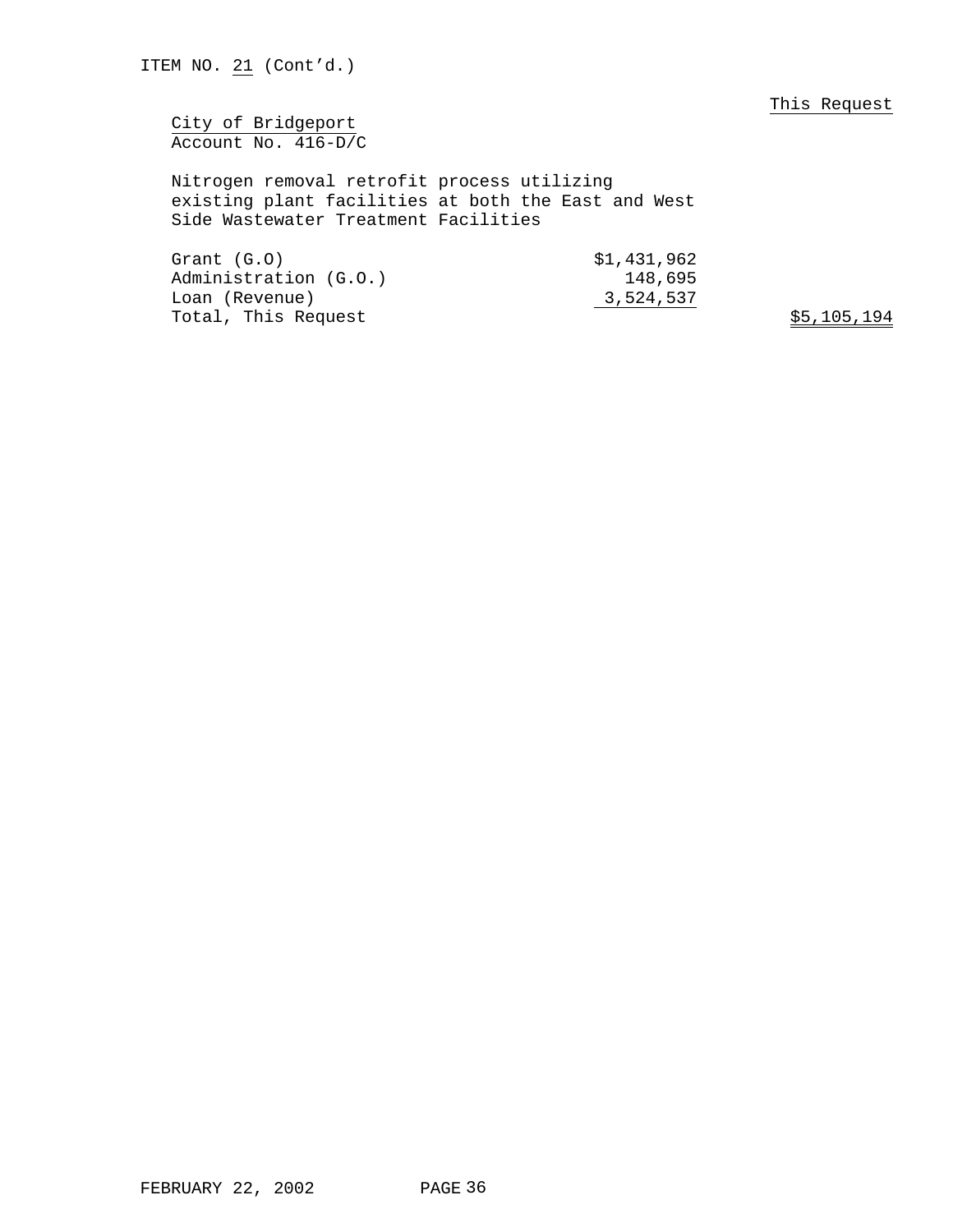# PUBLIC ACT #270, 1990 AS AMENDED SEC. 33

ITEM NO. 22

DEPARTMENT OF ECONOMIC AND COMMUNITY DEVELOPMENT

MANUFACTURING ASSISTANCE ACT

REQUESTED: Use of Previously Allocated Funds Available (to Agency) \$1,200,000

FROM: Sec. 33 Acct. No. 1502-3500-010 Project No. 1998 015 014

Previously Allocated Funds Available \$1,200,000

#### REASON FOR REQUEST:

At the April 27, 2001 State Bond Commission meeting, funds were approved to provide a loan in the amount of \$1,200,000 to Prime Resources Corporation in Bridgeport at an interest rate of 5% for a term of 10 years. Negotiations between the State and the company have resulted in an interest rate of 3.5% for a term of 5 years. This request is for the approval of the original loan amount at the new interest rate.

This project consists of the construction of a 200,000 sq. ft. plant at the former Bryant Electric site. The Company manufactures gift imprinting products.

| Total Project Cost           |             | \$16,000,000 |
|------------------------------|-------------|--------------|
| Less: Private Funds          | \$2,000,000 |              |
| Bank Financing               | 6,550,000   |              |
| CDA Loan                     | 4,250,000   |              |
| PA 79-607, Sec $21(b)(6)(B)$ |             |              |
| Previous Funding             | 2,000,000   | 14,800,000   |
| State Loan, This Request     |             | \$1,200,000  |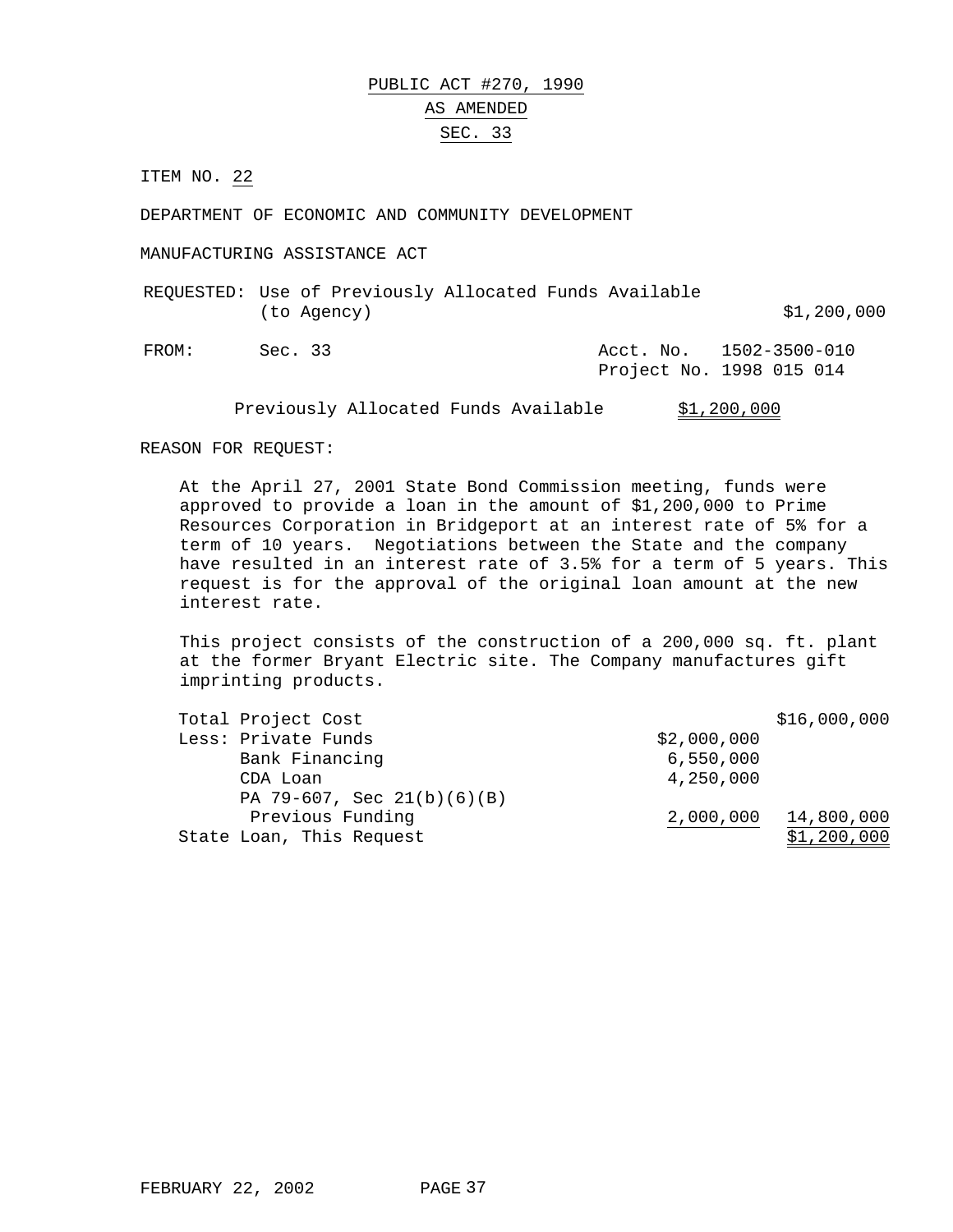# PUBLIC ACT #607, 1979 AS AMENDED

#### SEC. 21

ITEM NO. 23(REVISED)

OFFICE OF POLICY AND MANAGEMENT

GRANTS-IN-AID FOR URBAN DEVELOPMENT PROJECTS INCLUDING ECONOMIC AND COMMUNITY DEVELOPMENT, TRANSPORTATION, ENVIRONMENTAL PROTECTION, PUBLIC SAFETY, CHILDREN AND FAMILIES AND SOCIAL SERVICES PROJECTS AND PROGRAMS, INCLUDING, IN THE CASE OF ECONOMIC AND COMMUNITY DEVELOPMENT PROJECTS ADMINISTERED ON BEHALF OF THE OFFICE OF POLICY AND MANAGEMENT BY THE DEPARTMENT OF ECONOMIC AND COMMUNITY DEVELOPMENT, ADMINISTRATIVE COSTS INCURRED BY THE DEPARTMENT OF ECONOMIC AND COMMUNITY DEVELOPMENT

| 1) An Allocation and Bond      |             |
|--------------------------------|-------------|
| Authorization (to Agency)      | \$1,180,000 |
| 2) Use of Previously Allocated |             |
| Funds Available (to Agency)    | 50,000      |
| Total, This Request            | \$1,230,000 |

FROM: Sec. 21(b)(6)(B) Acct. No. 3795-3500-800 3795-6100-800

| Total Authorized     | \$685,300,000 |
|----------------------|---------------|
| Previous Allocations | 528,181,513   |
| Balance Unallocated  | \$157,118,487 |

REASON FOR REQUEST: This Request

- I. Department of Economic and Community Development
	- A. At the July 28, 2000 State Bond Commission meeting, funds were approved to provide a grantin-aid to Guakia, Inc. in Hartford for the planning costs associated with the development of a new art center. The funds are no longer needed for planning purposes. Therefore, these funds are now requested to provide a grant-in-aid to Guakia, Inc. to assist in the costs of leasehold improvements to a building in Hartford for the same purpose.

Guakia is a community-based organization dedicated to the enhancement and preservation of the Puerto Rican heritage. This facility will provide for music classes, space for the performing arts and rehearsal space.

Project No. 2000 064 036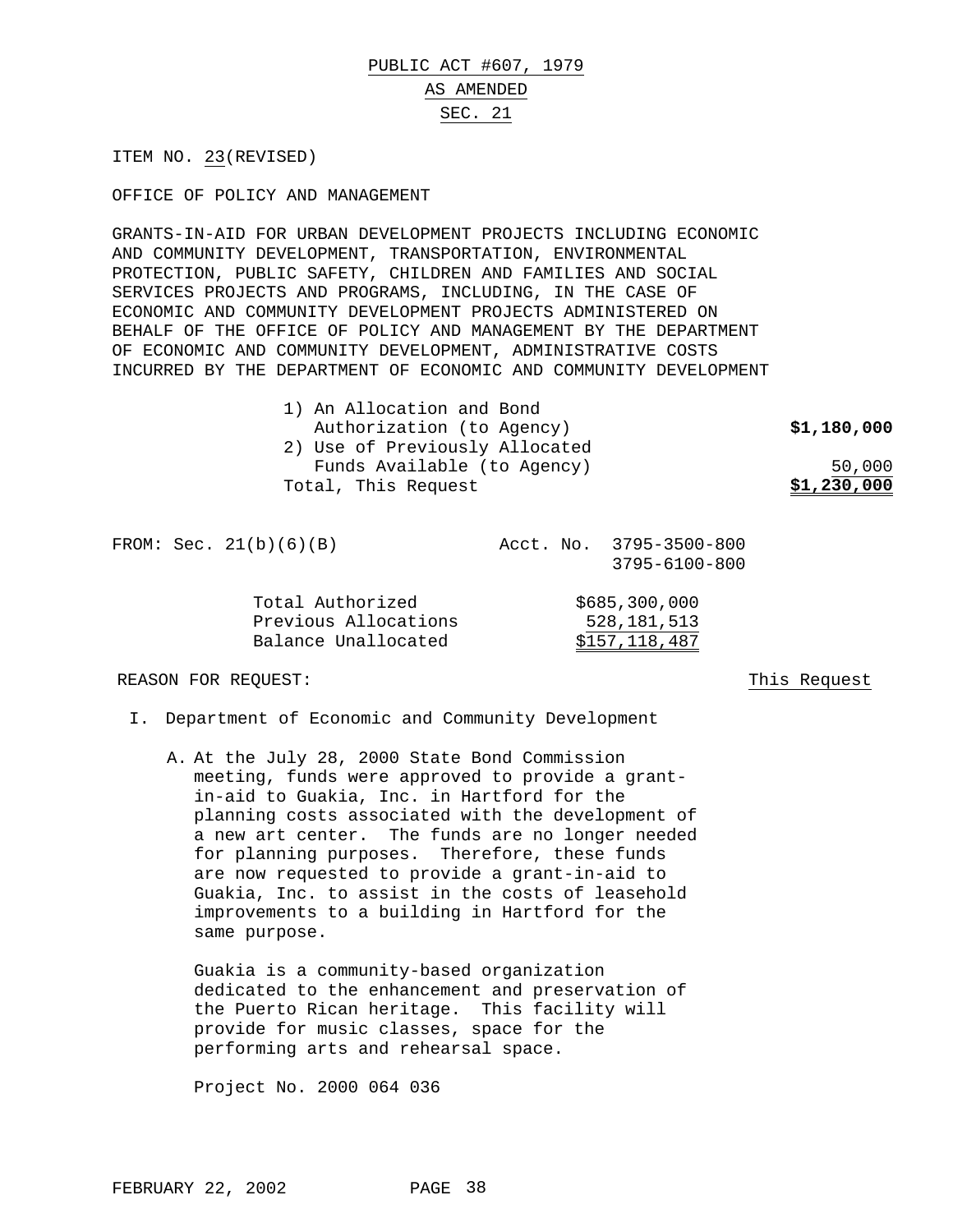| ITEM NO. 23 (REVISED) (Cont'd.)                                                                                                                                                                                                                                                                                                                                                            |                                |          |  |
|--------------------------------------------------------------------------------------------------------------------------------------------------------------------------------------------------------------------------------------------------------------------------------------------------------------------------------------------------------------------------------------------|--------------------------------|----------|--|
| Funds are requested as follows:                                                                                                                                                                                                                                                                                                                                                            |                                |          |  |
| Total Project Cost<br>Less: Other Funds<br>Previous State Funds                                                                                                                                                                                                                                                                                                                            | \$358,689<br>268,689<br>40,000 |          |  |
| State Grant, This Request                                                                                                                                                                                                                                                                                                                                                                  |                                | \$50,000 |  |
| B. These funds are requested to provide a grant-in-aid to<br>Chappell Garden, Inc. to assist in the costs<br>associated with the construction of a community center<br>in the Chappell Garden housing complex near Barbour<br>St. in Hartford.                                                                                                                                             |                                |          |  |
| Project No. 2002 064 008                                                                                                                                                                                                                                                                                                                                                                   |                                |          |  |
| Funds are requested as follows:                                                                                                                                                                                                                                                                                                                                                            |                                |          |  |
| Total Project Cost<br>Less: Gifts/Contributions                                                                                                                                                                                                                                                                                                                                            | \$750,000<br>175,000           |          |  |
| Chappell Garden Funds                                                                                                                                                                                                                                                                                                                                                                      | 425,000                        |          |  |
| State Grant, This Request                                                                                                                                                                                                                                                                                                                                                                  |                                | 150,000  |  |
| C. These funds are requested to provide a grant-in-aid to<br>the City of Bridgeport to assist in the Phase IV costs<br>related to the development of a bus terminal, train<br>station and a joint venture component in downtown<br>Bridgeport and for the administrative costs of the<br>Department of Economic Development for project<br>monitoring, oversight and environmental review. |                                |          |  |
|                                                                                                                                                                                                                                                                                                                                                                                            |                                |          |  |
| This project consists of the preliminary design and<br>engineering for the construction of the center and to<br>contract with and hire outside professional firms with<br>engineering, architectural and financial management<br>expertise for project oversight.                                                                                                                          |                                |          |  |
| Project No. 2002 015 003                                                                                                                                                                                                                                                                                                                                                                   |                                |          |  |
| Funds are requested as follows:                                                                                                                                                                                                                                                                                                                                                            |                                |          |  |
| Total Project Cost<br>Less: Federal Funds<br>State Funds:                                                                                                                                                                                                                                                                                                                                  | \$42,500,000<br>34,000,000     |          |  |
| PA 79-607, Sec 21(b)(6)(B),<br>Previous Funding                                                                                                                                                                                                                                                                                                                                            | 4,180,987                      |          |  |
| <b>Future Funds</b><br>Grant to Bridgeport, This Request                                                                                                                                                                                                                                                                                                                                   | 3,639,013                      | 480,000  |  |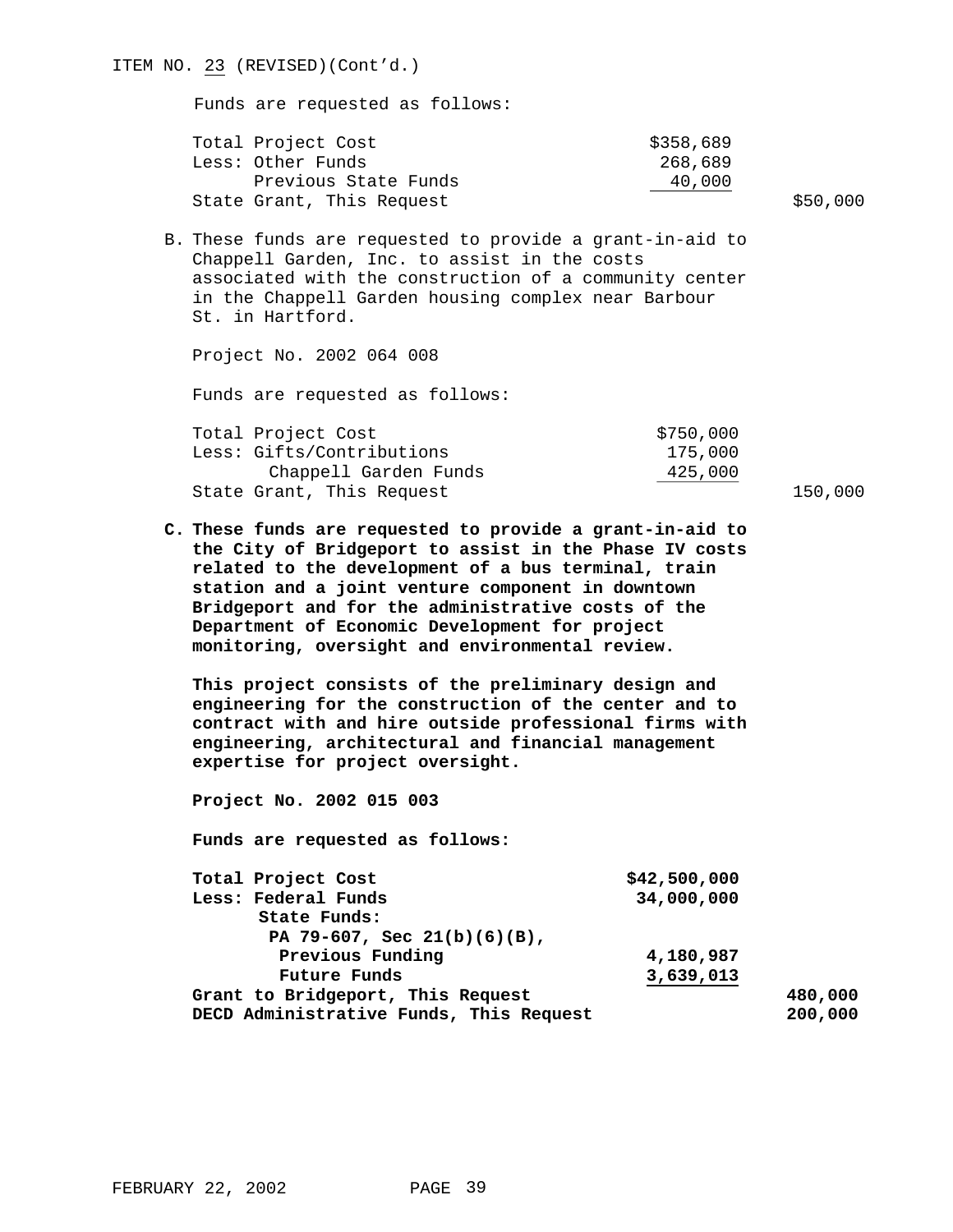#### II. Department of Social Services

A. These funds are requested to provide a grant-in-aid to the City of New Haven to assist in the costs associated with the construction of a building for use by 'r Kids, Inc. for use as a family center. The City has donated the land and 'r Kids will own and operate the facility.

This project consists of the construction of a one story, 5,000 sq. ft. building which will include a parenting room, counseling offices, a visitation room and teen room. 'r Kids will provide services for children in foster care and their families including reunification, health services, case management, referrals to education services and drug counseling.

The center will serve approximately 90 cases of supervised visitation and approximately 120 foster and adoptive support cases.

Project No. 6100 03 0228

| Total Project Cost              | \$905,000 |             |
|---------------------------------|-----------|-------------|
| Less: Gifts/Contributions       | 100,000   |             |
| Local Funds                     | 30,000    |             |
| SA 90-34, Sec. 23(i)(9)         |           |             |
| Previous Funding                | 425,000   |             |
| State Grant, This Request       |           | 350,000     |
| Total State Funds, This Request |           | \$1,230,000 |